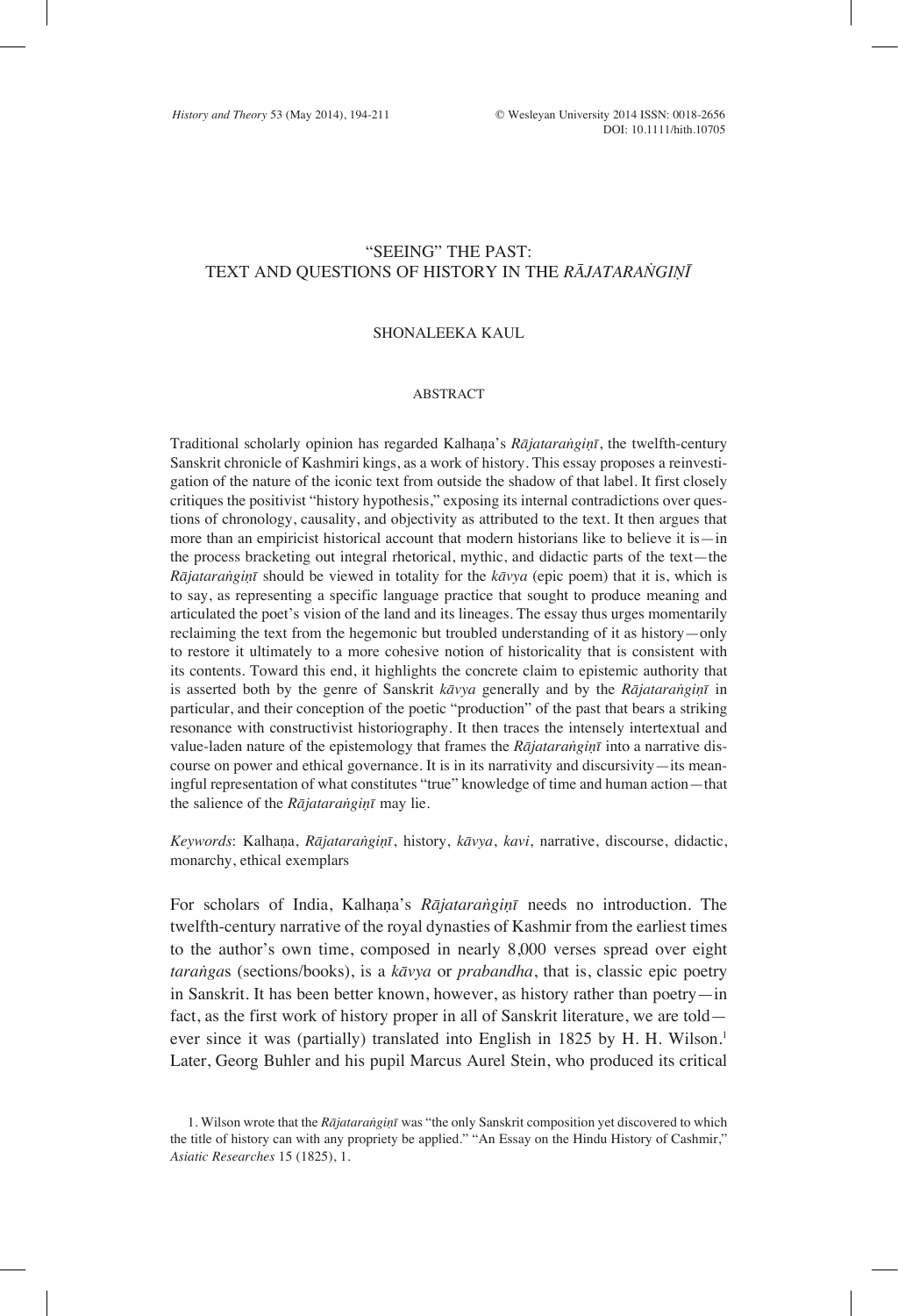edition in 1892 followed by a full English translation,<sup>2</sup> were fatefully drawn to the significance of the text for similar reasons, namely, its overt deference to chronology, assigning dates in different eras for the ascension and end of every regime; its alleged quest for objectivity, mirrored in the poet's call to impartiality; and its display of causation, attributing events to explanations—features that made it, to their mind, stand out in a literary culture otherwise infamous for its alleged poverty of historical sense. Much later, in the 1960s, Indologists like A. L. Basham and R. C. Majumdar were saying the same things in praise of the text. This is a representative statement: "Even a modern historian should have little hesitation in ranking Kalhaṇa as a great historian . . . [for his] correct appreciation of *the*  true ideals and methods of history" [emphasis added].<sup>3</sup> Such definitive statements reinforcing Wilson's early characterization became virtually canonical with regard to interpreting the *Rājataraṅgiṇī* for later generations of Indian historians.

There was just one problem with this glowing appraisal: all these scholars found themselves stumped by *other* aspects of the text that did *not* fit their idea of what history should be—aspects that they then had to disown and describe as "failings" and "imperfections." Thus Stein thought the rhetoric and didactic parts of the *Rājataraṅgiṇī* that were in *kāvya* style were simply unconnected with the narrative proper, which was historical, whereas Buhler indicted the resort to legend and myth as rendering the chronology of a large part of the text "valueless" and its author suspect.4 Following suit, despite christening Kalhaṇa "a great historian," Majumdar spoke of his "very defective" method consisting in the inclusion of mythical or legendary kings, "a blind faith in the Epics and Puranas," a belief in witchcraft and magic, explanation of events as due to the influence of fate "rather than to any rational cause," a general didactic tendency inspired by Hindu views of karma, and "mere display of poetical and rhetorical skill."5 Based on this vantage point both he and Basham maintained that the first three *taraṅga*s were less credible than the last five. In 1983, following their lead, Romila Thapar taught us to distinguish between "earlier books," where supernatural causes and fate were important, and later ones that reflected, we are told, "the maturity of Kalhaṇa's historical thinking," a separation that continues to inform modern readings of the text. Thapar also dismissed Kalhana's moralism and didacticism.<sup>6</sup>

Philologists and historians who dominated the study of the *Rājataraṅgiṇī* thus ended up fragmenting it, setting up some parts of it against other parts, as it were, obfuscating rather than elucidating the nature of the text as a whole. Moreover, all aspects of figuration proper to a poetic discourse were deemed extraneous and

2. *Kalhaṇa's Rājataraṅgiṇī or Chronicle of the Kings of Kashmir*, vol. I, ed. M. A. Stein (Sanskrit text with critical notes) [1892] (Delhi: Munshiram Manoharlal, 1960). The first full English translation was by Yogesh Chunder Dutt, 1879–1887, but it was based on the uncritical Calcutta edition widely regarded subsequently as erroneous.

3. A. L. Basham, "The Kashmir Chronicle," in *Historians of India, Pakistan and Ceylon*, ed. C. H. Philips (London: Oxford University Press, 1961), 58. R. C. Majumdar, "Ideas of History in Sanskrit Literature," in Philips, ed., *Historians of India,* 14, 25.

4. Quoted by Ranjit Sitaram Pandit in *The River of Kings*: *Rājataraṅgiṇī, The Saga of the Kings of Kaśmīr*, transl. Ranjit Sitaram Pandit [1935, 1968] (New Delhi: Sahitya Akademi, 2004), xv, 8, n. 21.

5. Majumdar, "Ideas of History," 22-24.

6. Romila Thapar, "Kalhaṇa," in *Historians of Medieval India*, ed. Mohibbul Hasan (New Delhi: Meenakshi Prakashan, 1983), 52-62.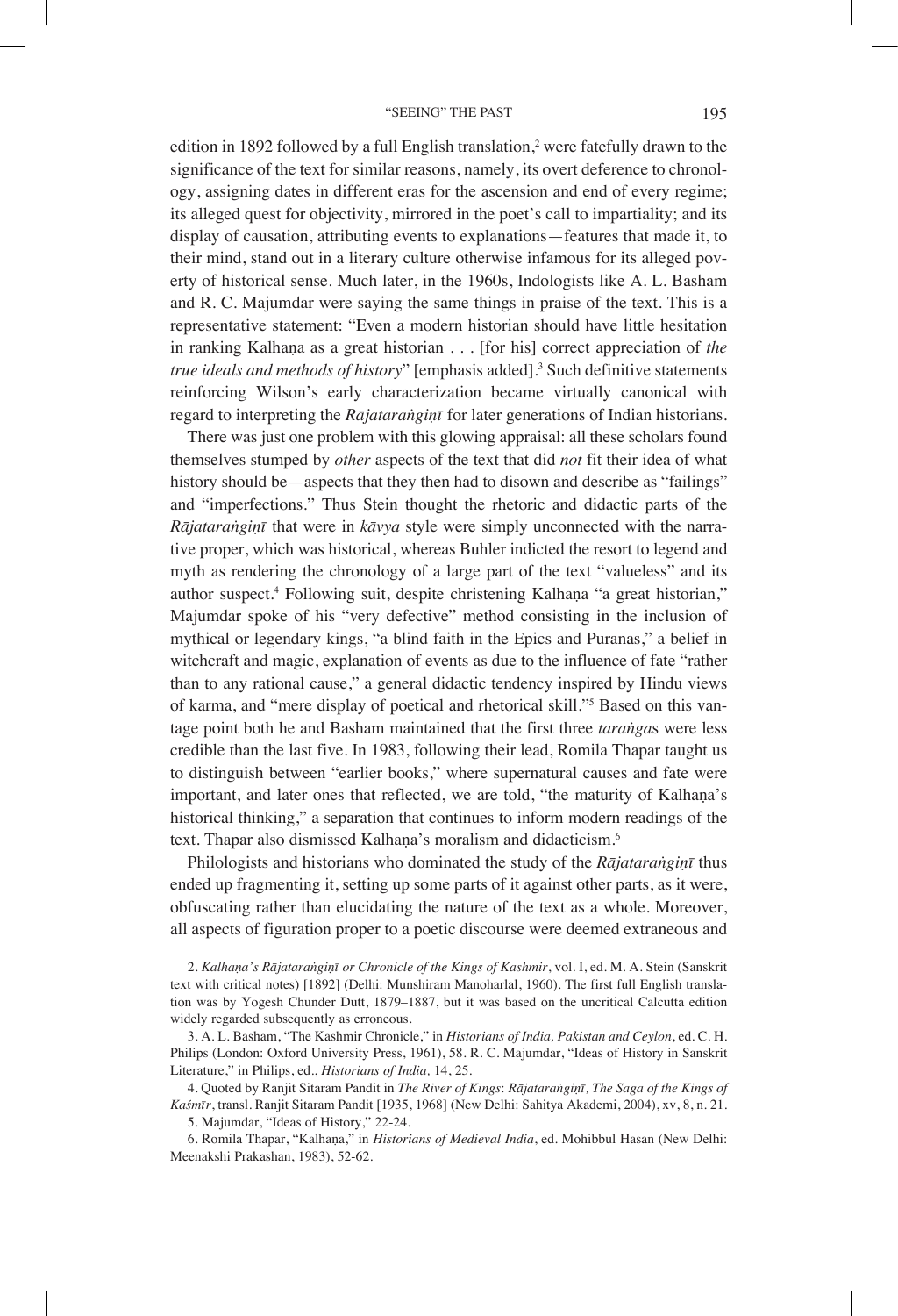# 196 SHONALEEKA KAUL

detrimental to the essentially "historical" substance and intent of Kalhana's enterprise that were presumed antithetical to the poetic. Interestingly, though entirely inspired from modern, objectivist notions of history in the West, rather than from any indigenous or ancient approaches to treating of the past, the underlying belief in the opposition of "factual" (true) history and "fictive" (false) literature was new even to nineteenth-century Europe, and belied the practice in classical (let alone Indian) antiquity where history was considered but a form of fine literature with no prejudice as to its truth value. The Rankean turn in European historiography imprinted itself on world historians, additionally through the agency of imperialists like James Mill, who as early as 1817 launched a scathing attack on Indian literary and historical traditions for not measuring up to their European counterparts. Positivism mingled with imperialism ended up downgrading and delegitimizing indigenous narratives of the past.<sup>7</sup> An ironic product of the same thinking was the isolating, essentializing, and exalting of the *Rājataraṅgiṇī* as a unique exception in Sanskrit literature—at the cost, of course, of its rhetorical and legendary features as traditional poetry. It is interesting to observe that this view was maintained across the board by scholars of different ideological persuasions ranging from orientalist to nationalist and Marxist.

What is more, notwithstanding a relatively recent surge of interest among Western scholars in the text's literary qualities, the old history hypothesis has yet to be comprehensively confronted, and remains the dominant paradigm through which the *Rājataraṅgiṇī* is taught in history departments across universities in India. It therefore deserves to be reviewed here before any attempt can be made to supplant it, especially because such a review will help clarify some of the contentious but key aspects of the *Rājataraṅgiṇī*, such as the recourse to rhetoric, myth, and didacticism, that facilitate, I argue, the emergence of an alternative, cohesive perspective on its character and function.

### THE HISTORY HYPOTHESIS SCRUTINIZED

A close look at both the main arguments of and objections to the history hypothesis shows that though persuasive at first glance, they are easily refutable and strangely turned on themselves. First is the ascribed merit of assigning dates and sequence. Although there is no doubt that Kalhaṇa's punctilious dating of reigns is remarkable, it is not altogether unprecedented, since *vaṁśāvalī*s or traditional royal genealogies produced in Sanskrit and other Indian languages in the early medieval period, not to mention the Puranic genealogical lists, did much the same in what was obviously a long-standing, far-from-novel documenting practice.<sup>8</sup> Further, the *Rājataraṅgiṇī* was not the first such chronologically ordered account, even within

7. See Rama Mantena, "The Question of History in Precolonial India," *History and Theory* 46, no. 3 (2007), 396-408. It is also true, however, as Sheldon Pollock has pointed out, that this misconception about the truth status of Indian narratives of the past can be seen as a subset of widespread confusion regarding the multiple modes in which historical truth can be conveyed, a confusion that can be discerned even among precolonial thinkers like Al beruni and Ferishta. Pollock, "Pretextures of Time," *History and Theory* 46, no. 3 (2007), 365.

8. See Michael Witzel, "On Indian Historical Writing: The Role of *Vaṁśāvalī*s," *Journal of the Japanese Association of South Asian Studies* 2 (1990), 1-57.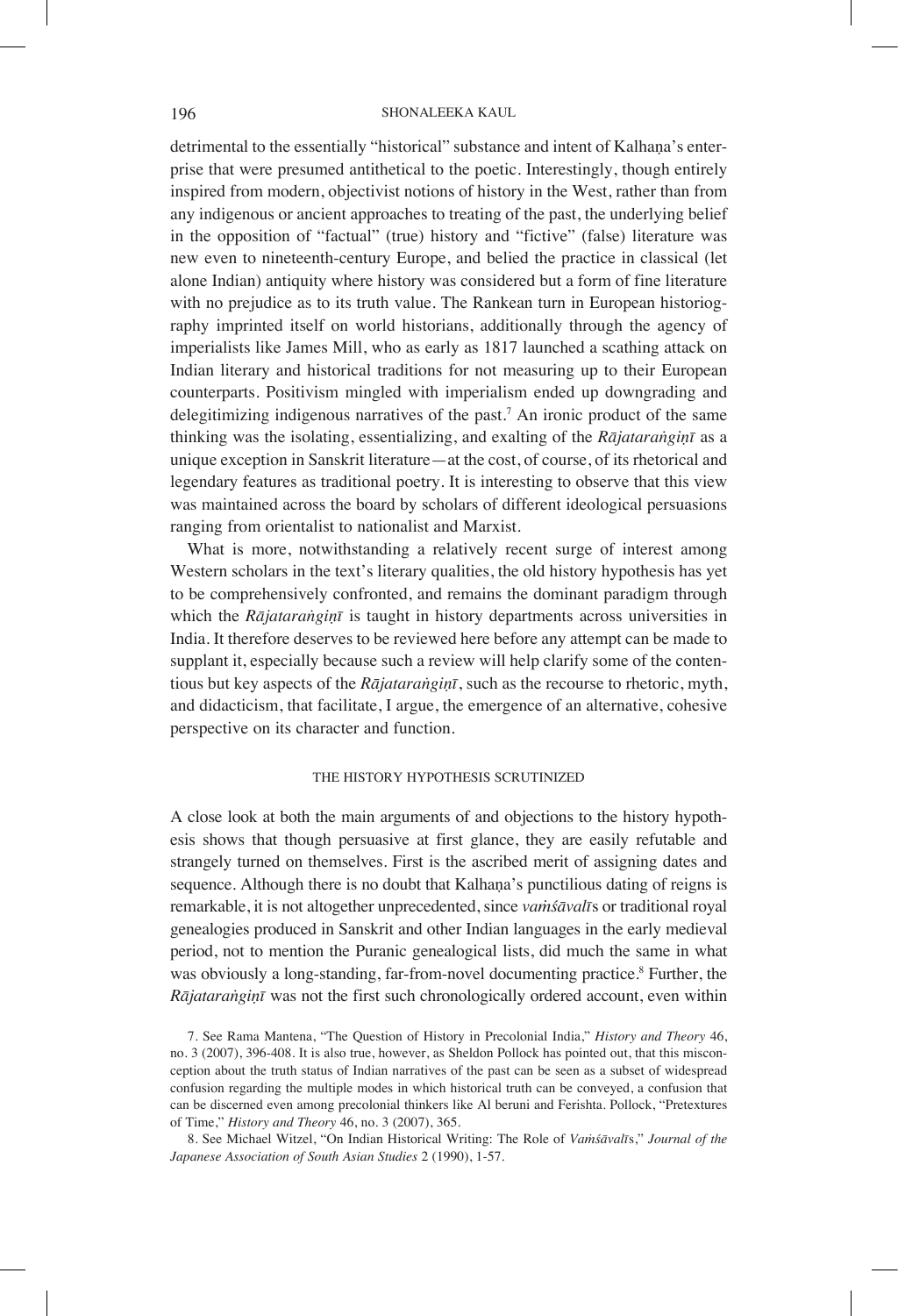Kashmir, but apparently among the last few in a long local tradition (*āmnāya*) by its own testimony (RT I.16), a fact little commented upon.<sup>9</sup> Its uniqueness merely on account of its deference to sequential dating is therefore overstated.

That apart, placing a premium on linear dating of events ignores the fact that although all narratives necessarily manipulate time by rearranging it to configure a meaningful pattern, there can be different modes of configuring temporality in different times and cultures, and even within a single culture, including distinctly nonlinear modes.<sup>10</sup> Thus you have the influential cyclical concept of time contained in the Puranic system of *caturyuga* ("four ages"), which calibrated the entire spectrum from cosmic to anthropic time in a pattern of four recurring mega-periods (*kṛta, tretā, dvāpara,* and *kali yugas*) signifying ascent and decline, albeit of a moral kind. Instructively, apart from the many *Purāṇa*s, which are vast, encyclopedic texts produced in Sanskrit from the third century ce onwards into the second millennium ce, this was the understanding of time deployed also by the Indian Epics, *Mahābhārata* and *Rāmāyaṇa*, composed from circa fifth century bce to fifth century ce, which belong to that genre of Sanskrit literature known as *itihāsa* that is generally understood to stand for "history." As such, the *yuga*s may well be regarded as an old and culturally popular choice of mode for rendering time. It is no surprise, then, that Kalhana himself uses the *kaliyuga* as the basis of the dates he ascribes to the early kings of Kashmir. Yet this has been regarded as unacceptable by scholars, a show of the *Rājataraṅgiṇī*'s "blind faith in Epics and *Purana*s," and of its reliance on "legendary and fictive events," such as the *Mahābhārata* war that is traditionally believed to separate the *dvāpara* from the *kali yuga*. 11 Clearly operating here is a rather inconsistent logic that faults a text for invoking a well-established, if mythical, chronological system of its time and culture, even as it applauds it for its concern for chronology in the first place.

Underlying this conflicted evaluation of the *Rājataraṅgiṇī* is the premise that the mythical, much like the poetic, is always fictive and false, rather than a meaningful rendition of truth-values about the past. This is why mythical aspects of the *Rājataraṅgiṇī*, which tend to cluster in the "early" *taraṅga*s, have not been given their due because they have had the label of "narrow history" to contend with. After all, our disappointment with literary myths may have more to do with the particular, a priori nature of truth that historians have been searching for than with the kind of truth that the text deploying myth is interested in conveying. As Paul Veyne has perceptively observed, myth is not about the "real" as truth, but about *what was noble as truth*. Therefore the standard of truth in myths, and their value to the narratives that preserved them, derived from something other than the verifiable.12 Myths in the *Rājataraṅgiṇī* based on local Kashmiri legends (*katheyam*)

12. Paul Veyne, *Did the Greeks Believe in their Myths?*, transl. Paula Wissing (Chicago: University of Chicago Press, 1988).

<sup>9.</sup> References to the verses of the *Rājataraṅgiṇī* are given in parentheses. They refer to Pandit's translation, which is based on Stein's critical edition.

<sup>10.</sup> See Romila Thapar, *Time as a Metaphor of History: Early India* (Delhi: Oxford University Press, 1996).

<sup>11.</sup> This is Buhler's criticism, seconded by Majumdar. Fascinatingly, Kalhaṇa even emends the traditional dating of the protagonists of the *Mahābhārata*, the Pānḍavas and Kauravas, to the *dvāpara*  age, claiming mathematically that they belonged in the *kaliyuga*. RT I.50-51. This shows how seriously he took the *caturyuga* system.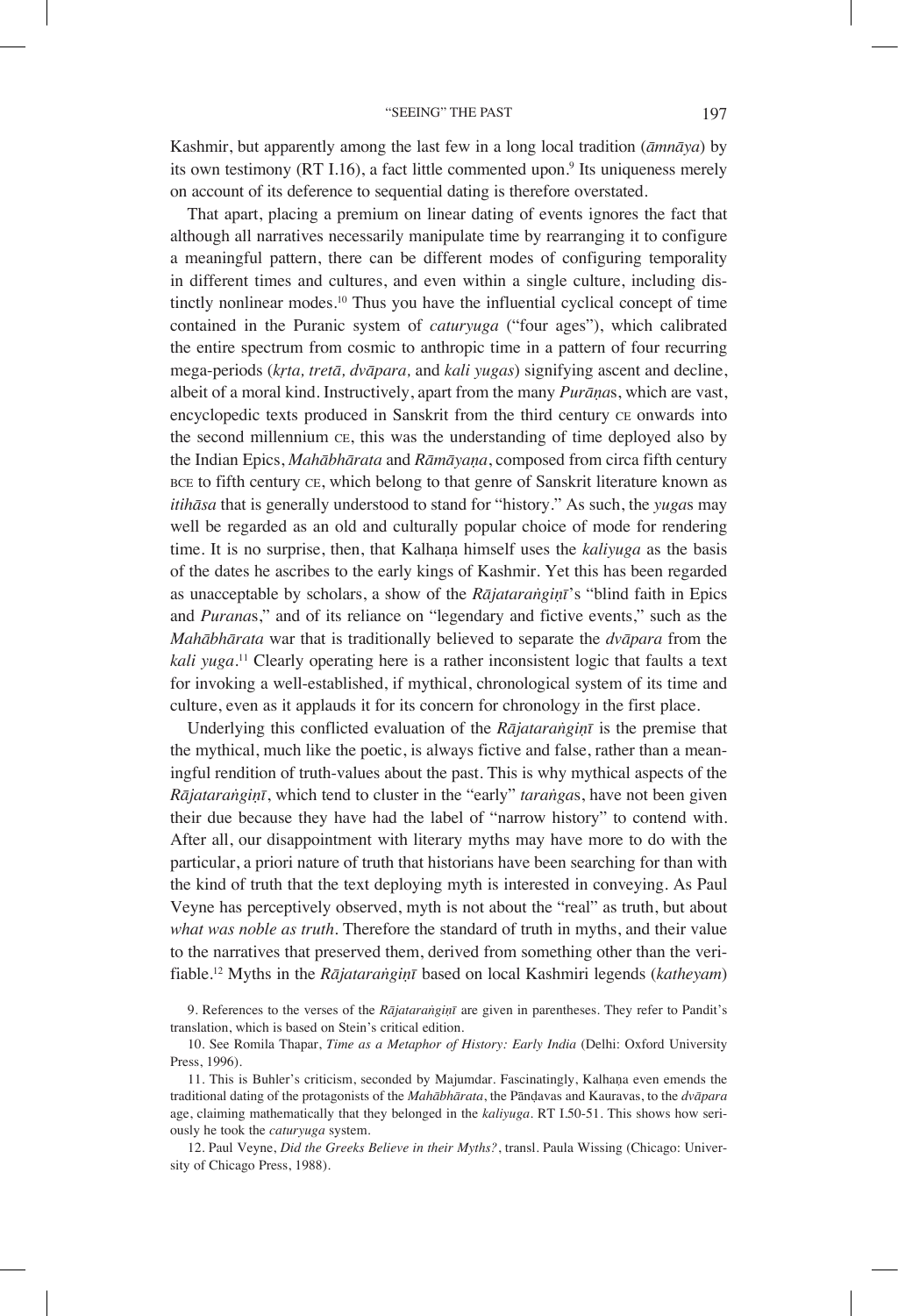about wrongdoing kings and their cities that were catastrophically destroyed by the anger of tutelary deities (*nāga*s), or about the origins of the land of Kashmir in an act of the great gods as told by the *Purāṇa*s—display precisely such a meaning and function in Kalhana's ethicized political commentary.<sup>13</sup> The least that is warranted, then, is a shifting of the historian's gaze to align with that of the poet, particularly when the text encourages us to transcend the distinction, as we shall see. The inclusion of mythic traditions, whether from the Epics, the *Nīlamata Purāṇa*  (Kashmir's regional *purāṇa*), or Kashmiri local legends, would be perfectly natural in the *Rājataraṅgiṇī*'s own cultural context where those traditions were in wide circulation and were well regarded as authentic sources of hoary knowledge. Moreover, far from being a lapse in critical judgment, their inclusion served a purposive, didactic function that was critical in the text's scheme of things.

The other quality rather fondly ascribed to Kalhaṇa by historians seeking perhaps to mirror their aspirational self-image is that of objectivity or impartiality. This is supposed to be captured in the following much-cited verse from Kalhaṇa's preamble:

> *ślāghyaḥ sa eva guṇavān rāgadveṣabahiṣkṛtā | bhūtārthakathane yasya stheyasyeva sarasvatī ||* (RT I.7)

In Kalhaṇa's description of the talented poet's speech (*sarasvatī*) that is rid of attachment or aversion (*rāgadveṣabahiṣkṛtā*) when recounting past matters (*bhūtārthakathane*), modern scholars have read a manifesto for the ideal historian who supposedly renders his subject matter with dispassion and neutrality. This is premised, however, on a circular assumption that Kalhaṇa *is* referring to a historian at work; Majumdar explicitly says Kalhaṇa *asks the historian* to act in such manner.<sup>14</sup> In fact, the verse, read in context with the verses preceding it, is clearly about the *kavi*, the talented poet (*guṇavān*); there is no other referent in these stanzas. This has led Walter Slaje to argue that it can be read in consonance with the *kavi*'s premier project of generating a state of equipoise—the *śānta rasa*  that Kalhaṇa professes (RT I.23)—through his composition, which, according to contemporary *kāvya* theory, required the poet himself to experience a similar poise and detachment (*vairāgya*).15 The term *stheya/stheyasī*, which is used for the poet/the speech of the poet, could then refer to one who is calm and unwavering rather than impartial.

In any case, significantly, and in ironic disputation of his stated aesthetic dispassion, calm and detached are the last things Kalhaṇa is when narrating the good or evil deeds of Kashmiri kings and queens and the plethora of other actors the *Rājataraṅgiṇī* portrays. Kalhaṇa's deep personal involvement in the events and actions he narrates and, more important, passes judgment on and moralizes over, is stark from even a cursory perusal of his composition, and has been widely noted by scholars as a trademark cynicism. Indeed, there are passages in the text

14. Majumdar, "Ideas of History," 21-22.

15. See Walter Slaje, "'In the Guise of Poetry': Kalhaṇa Reconsidered' in *Śāstrārambha: Inquiries into the Preamble in Sanskrit*, ed. W. Slaje (Wiesbaden: Harrassowitz Verlag, 2008), 224-226.

<sup>13.</sup> RT I. 25-27, 240-272. See Shonaleeka Kaul, "Of Saffron, Snow, and Spirituality: Glimpses of Cultural Geography in the *Rājataraṅgiṇī*," in *Negotiating Cultural Identity: Landscapes in Early Medieval South Asian History*, ed. H. P. Ray and Madhavan Palat (Delhi: Routledge, forthcoming).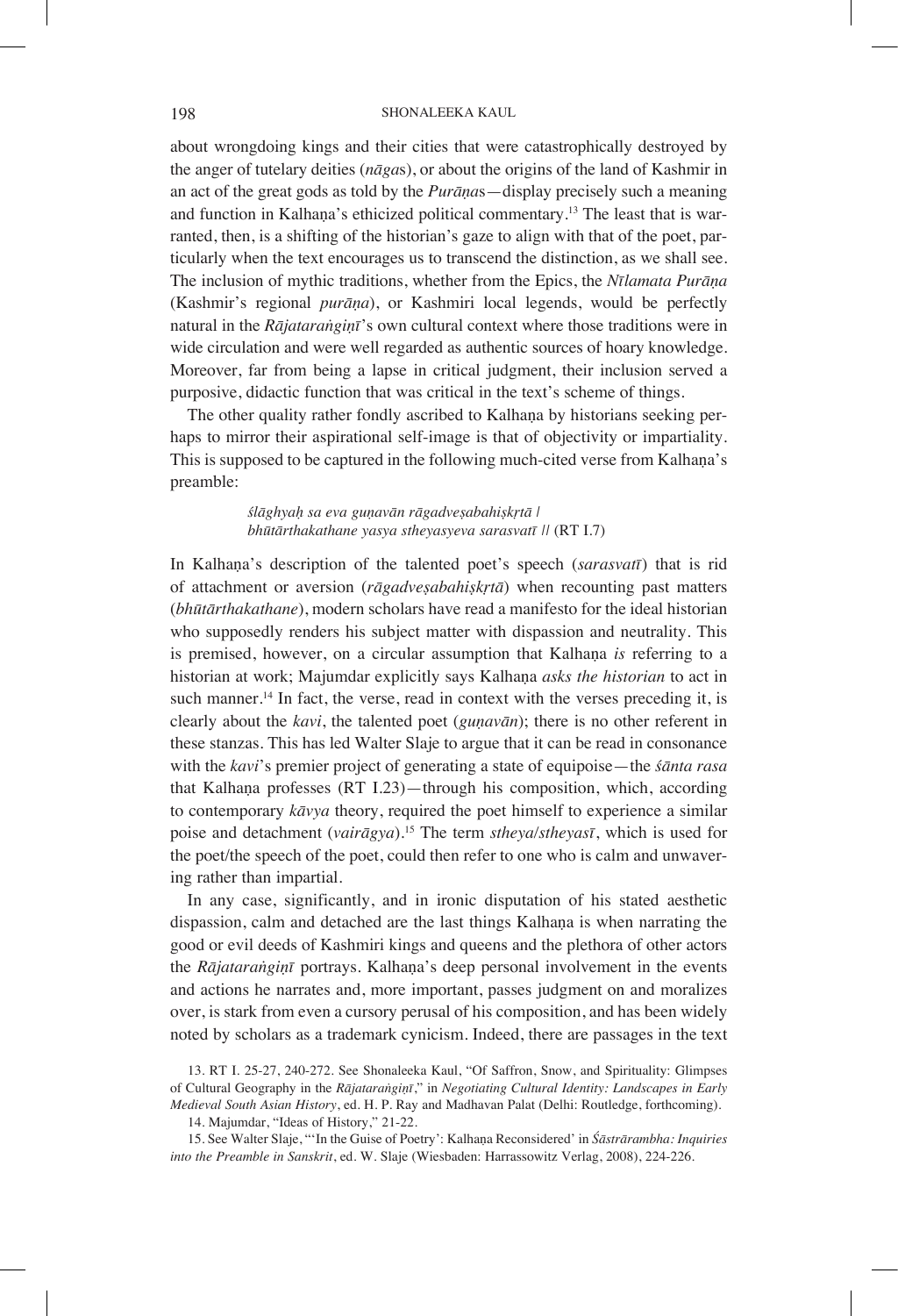where this cynicism rises to the crescendo of unmistakable denunciation and contempt for certain dubious characters, expressed even in obscene or scatological terms, which is highly unusual in Sanskrit poetry (RT V.392, VI.157-158, VII.283). At such moments espousing ethics seems to have weighed more with Kalhaṇa than abiding by aesthetics. As we will see, this is no happenstance but a defining part of the *Rājataraṅgiṇī*'s agenda.

The other trait approvingly attributed to the *Rājataraṅgiṇī* by the history hypothesis is its tendency to supply causes for most events or occurrences that it reports. Implicit in this favorable valuation of causation is the faith that it displays in rationality. Such an expectation of rationality is, however, immediately undercut in the case of the *Rājataraṅgiṇī* via the common criticism, from the same historians, that Kalhaṇa frequently invoked fate and suchlike forces "rather than any rational cause." So it is not just commitment to causality that is being expected of Kalhaṇa but a particular brand of empirical rationality, failing which this supposedly historical trait loses meaning. Now, such an understanding of historical causality and its corollary, the criticism of fate and so on as explanations, overlooks the complexity of a traditional causal vision. Fate (*bhāgya*) in the *Rājataraṅgiṇī* is deployed in multiple contexts, in "earlier" and "later" *taraṅga*s alike. Inscrutable providence is seen as a causal device often in response to situations where the poet is obliged to explain the inexplicable, such as an illogical act by a protagonist, for example, king Jayāpīḍa's sudden change of character from an enlightened ruler to an oppressive one, which leaves Kalhana with no answer but to invoke fate (RT IV.620). In such cases fate also functions as exclamation and not just explanation, serving the poet's complex expressive needs. Thus Harṣa's coup d'état and takeover of the kingdom literally overnight brings on a comparison with fate itself for the "amazing deed" (*mahādbhutaḥ kṛtaḥ*) he performed as only fate could (RT VII.867).

Most of all, fate, in the form of the fruits of karma in a past life, is used as a didactic device, a source of blessing or punishment according to good or bad deeds of individuals or Kashmiri society as a whole. Thus the death at long last of the cruel and tyrannical king Mihirakula is said to be "owing to the dawn of the merit of the subjects' good actions" (*prajāpunyodayaiḥ*), while the plunder of Kashmir under rapacious officials of queen Diddā is regarded as "the result of its accumulated evil actions (*duṣkṛtaiḥ*)" (RT I.325, VI.288). Thus karma and fate serve as an opportunity for Kalhaṇa to ethicize and add a moral accent, which is, I argue, his chief interest. On another plane, fate is also a particularly apposite device for a tale of time, since it resonates with a connectedness or continuity of the past and present, and as such is profoundly causal, if not apparently so.

Thus as we have seen, the history hypothesis pays compliments to Kalhaṇa with the right hand, only to take them back with the left. It credits the *Rājataraṅgiṇī* with qualities and faculties that are, in the first place, not central to the concerns of the text itself or of the literary culture to which it belongs, yet also critiques it for not quite living up to them. At the same time it suppresses, not to say undermines, such tendencies as are recurrent and clearly important to the textual scheme of things. I therefore urge reclaiming the poem from the hegemonic but troubled understanding of it as history—only perhaps to restore it ultimately to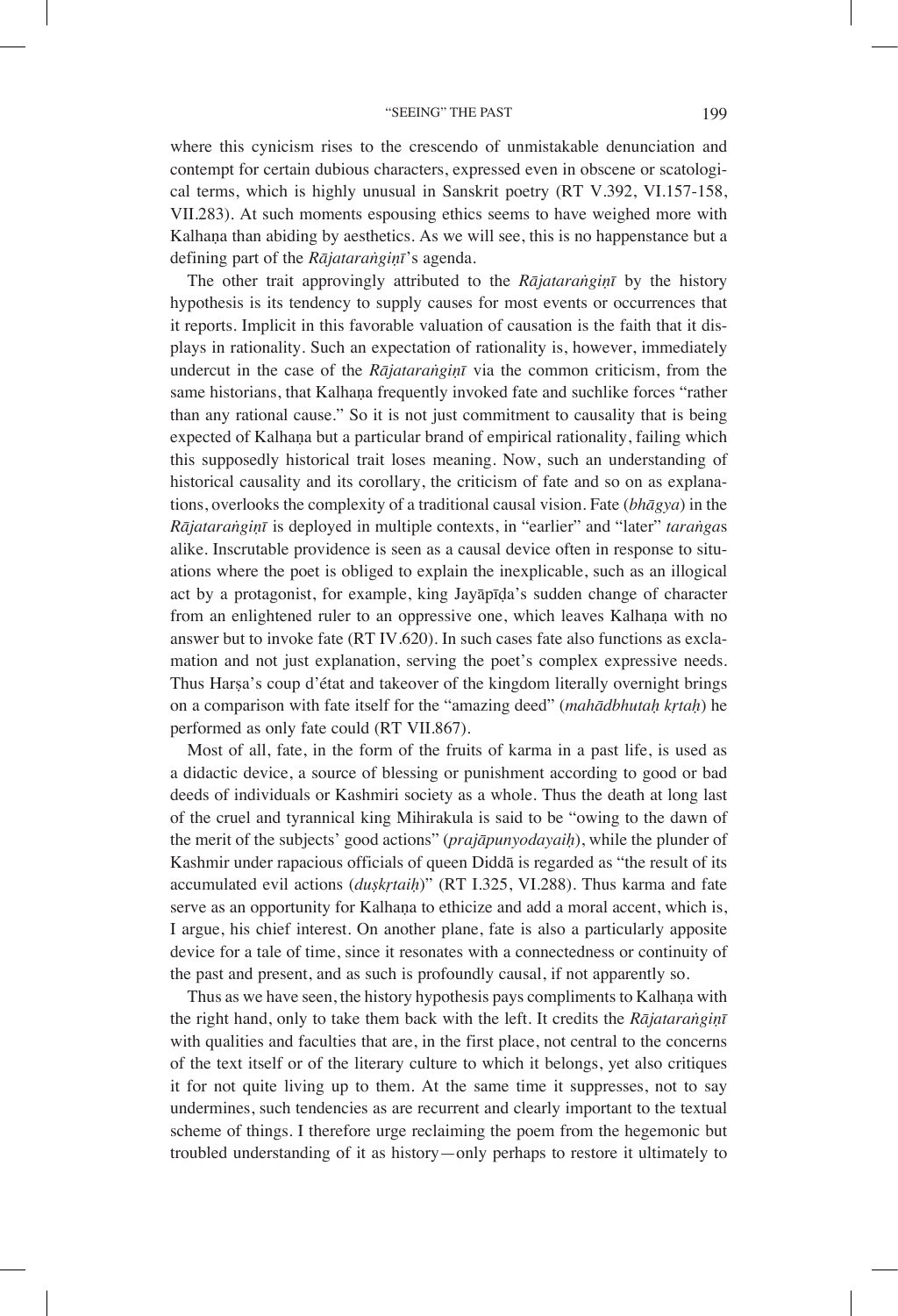a more integral notion of historicality that is sensitive to the literary, internally consistent, and true to the contents of the text rather than to externally levied criteria. One way to do this is to view the text as what it itself claims and proves to be, namely, a *kāvya.*<sup>16</sup>

### THE LITERARY HYPOTHESIS

A different line of enquiry in the West has begun relatively recently to advocate the importance of the literary qualities of premodern Indian texts in ascertaining their historicality. Among the first to argue for giving credence to Sanskrit literature's "special modalities" for processing history was Sheldon Pollock. In a path-breaking piece, "Mīmāṃsā and the Problem of History in Traditional India," he perceptively spoke of an "eccentricism" of the Sanskrit tradition that consisted in a cultivated indifference to or denial of historical referentiality in favor of a professed transcendence of discourse.17 In his opening thoughts, Pollock also suggested the possibility of rethinking the question of historical consciousness in India on the basis of the then recent writings on narrative and temporality by Paul Ricoeur, Hayden White, and David Carr, a goal that conforms to my own in this essay. However, returning to his main argument, despite the validity of the observation that some Sanskrit genres (including classical *kāvya*, as I too have argued elsewhere) try to escape limits of time and place, Pollock's theory, in attempting to explain Sanskrit literature's peculiarity, tends perhaps to restate its ahistoricity. Such an explanation is also not useful for decoding a text like the *Rājataraṅgiṇī* that is overtly referential to past matters and their chronology; it tends therefore to repeat the poem's isolation from its literary culture as professed by earlier historians.

Substituting genre (history or literature) with "texture" (history within literature), V. Narayana Rao, David Shulman, and Sanjay Subrahmanyam famously argued in 2003 for the ability of some late medieval South Indian textual genres to deploy an internal differentiator in the form of a (shift to a) particular literary register or narrative style that, in its evocation of "factuality," was diagnostic of historical intent.18 This initiated a new line of enquiry that was enthusiastically received in several quarters but also critiqued, especially by Pollock, for suggesting that literary style above all was capable of being a necessary and sufficient index of truth claims in premodern India.19 Moreover, given the premium placed in this work on "direct, unadorned, straightforward" fact, the assertion elsewhere that "history was not a matter of verisimilitude *tout court*" and that realism made for weak historiography, betrayed a lack of clarity in their formulation on where the factual stood in relation to historical truth and representations of reality.20

<sup>16.</sup> *Kāvya* is highly aesthetic poetry or prose (including drama) characterized by the use of indirect and figurative language (*vakrokti, alaṃkāra*) and the evocation of essentialized emotional states (*rasa*).

<sup>17.</sup> Sheldon Pollock, "Mīmāṃsā and the Problem of History in Traditional India," *Journal of the American Oriental Society* 109, no. 4 (1989), 603-610.

<sup>18.</sup> Velcheru Narayana Rao, David Shulman, and Sanjay Subrahmanyam, *Textures of Time: Writing History in South India 1600–1800* (New York: Other Press, 2003).

<sup>19.</sup> See Pollock, "Pretextures of Time."

<sup>20.</sup> Narayana Rao *et al*., *Textures of Time*, 99, 259-260.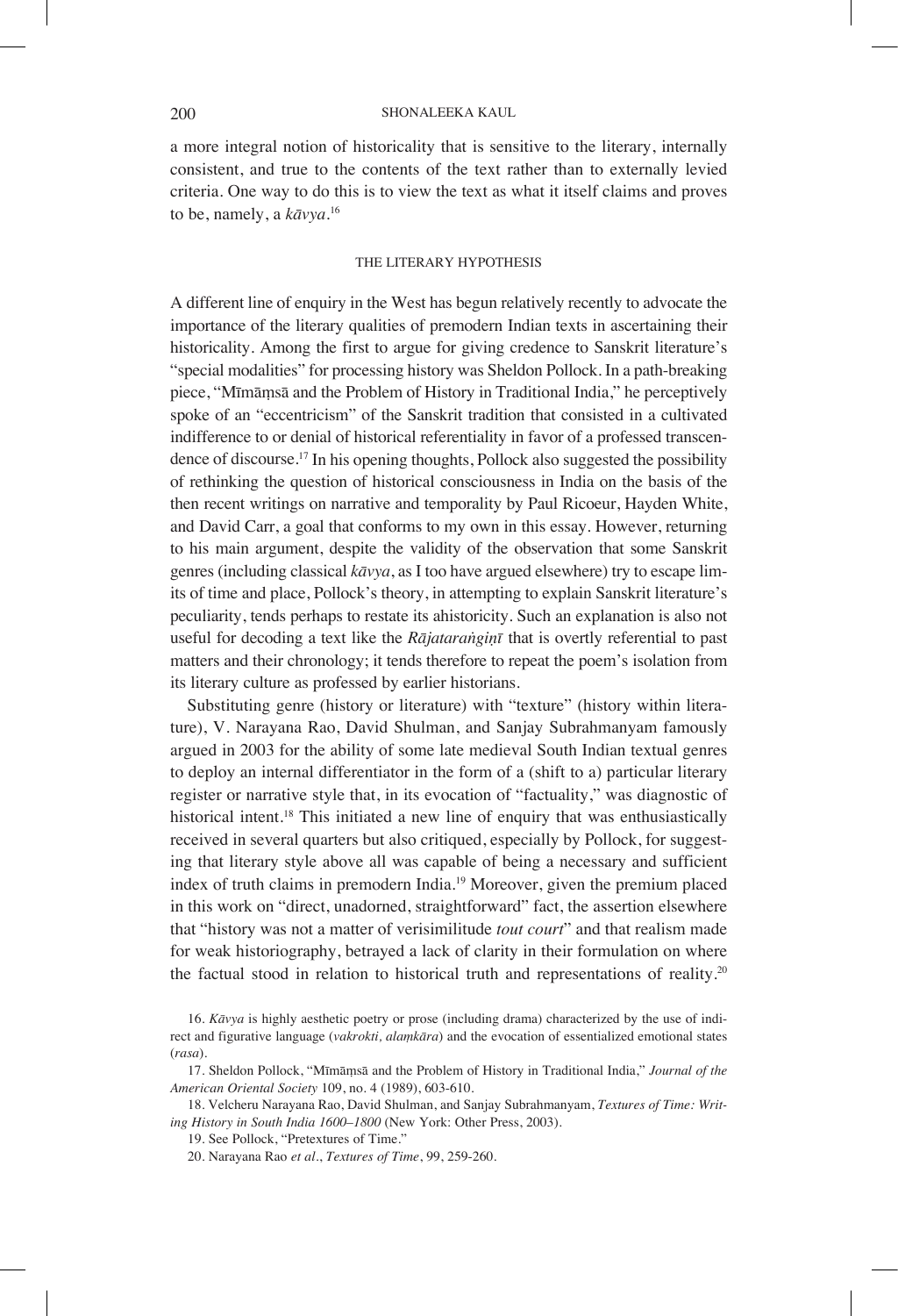Stemming directly from this confusion was their summary dismissal of the *Rājataraṅgiṇī* as a work of history—astoundingly alleging "an absence of factuality and a reflective organization of materials into a readable understanding of the past" in the text.<sup>21</sup> Indeed if the *Rājataranginī* was shorn of all factuality, one wonders why the question of its historical status, which scholars have been considering for two hundred years now, should ever have arisen. As for the "absence of a reflective organization of materials," this essay will not only demonstrate this to be erroneous but argue that it is precisely in the poet's organizing vision that the *Rājataraṅgiṇī*'s historicality may lie.

Narayana Rao, Shulman, and Subrahmanyam's contention, though difficult to accept, shows how the matter of whether the *Rājataraṅgiṇī* is history or not is far from settled, and continues to engage scholars regardless of their attempting to distance themselves from it.<sup>22</sup> Ironically, working within their broad contours of privileging the search for a particular poetic style as a historical marker, Whitney Cox has recently arrived elegantly at a conclusion that is the very opposite of theirs, namely, that via the occurrence of a "terse, tense" narrative register, especially in the later parts of the text, the *Rājataraṅgiṇī* does indeed reflect a historical consciousness.<sup>23</sup> The substance of this historicity, however, is articulated in an all-too-literary logic as "the ways that this kind of Sanskrit verse is able to capture the ebb and flow of the world's congenital instability by rendering itself dense and rich enough to capture something of it."24 It suggests a merely formal mimesis as the substance of Kalhana's engagement with history, and that too operating mostly in those parts of the text where the said "instability" is seen to heighten. This reading does not quite explain what the rest of the text not composed in Kalhaṇa's intensified register was meant to be doing—that is, what we are to make of truth claims made therein.

Perhaps more urgently, other Sanskritists such as Walter Slaje and Lawrence McCrea have returned to indigenous Sanskrit categories of generic analysis, like *rasa kāvya,* to gauge the nature and purpose of the *Rājataraṅgiṇī*; but whereas the former sees the historical aspect as subservient and subordinate to aesthetic objectives, the latter argues for the reverse.25 More on this below, but it is instructive to note here that simply substituting empiricist with aesthetic categories of enquiry into the historical character of the text has not resolved the picture, only complicated it.

Among the handful of early scholars who recognized the *Rājataraṅgiṇī* as primarily a *kāvya*, such as Bernhard Kolver, the tendency was to infer Kalhaṇa's

21. *Ibid*., 256-260.

22. Shulman, in a preface to a recent forum on the text, writes: "Let us set aside at the outset the probably futile question of whether the *Rājataraṅgiṇī* is or is not history." "Preface: Kalhaṇa's *Rājataraṅgiṇī*: What is it?," *Indian Economic and Social History Review* 50, no. 2 (2013), 127.

23. Whitney Cox, "Literary Register and Historical Consciousness in Kalhaṇa: A Hypothesis," *Indian Economic and Social History Review*,50, no. 2 (2013), 131-160.

24. *Ibid*.,159. Note, again, how Cox's conception of a historical register consisting in "dense and rich" verse contrasts with Narayana Rao *et al*.'s emphasis on a "direct, unadorned, straightforward . . . matter-of-fact tone" constituting historical texture.

25. Slaje, "In the Guise of Poetry," 207-244; Lawrence McCrea, "*Śānta rasa* in the *Rājataraṅgiṇī*: History, Epic, and Moral Decay," *Indian Economic and Social History Review* 50, no. 2 (2013), 179-199.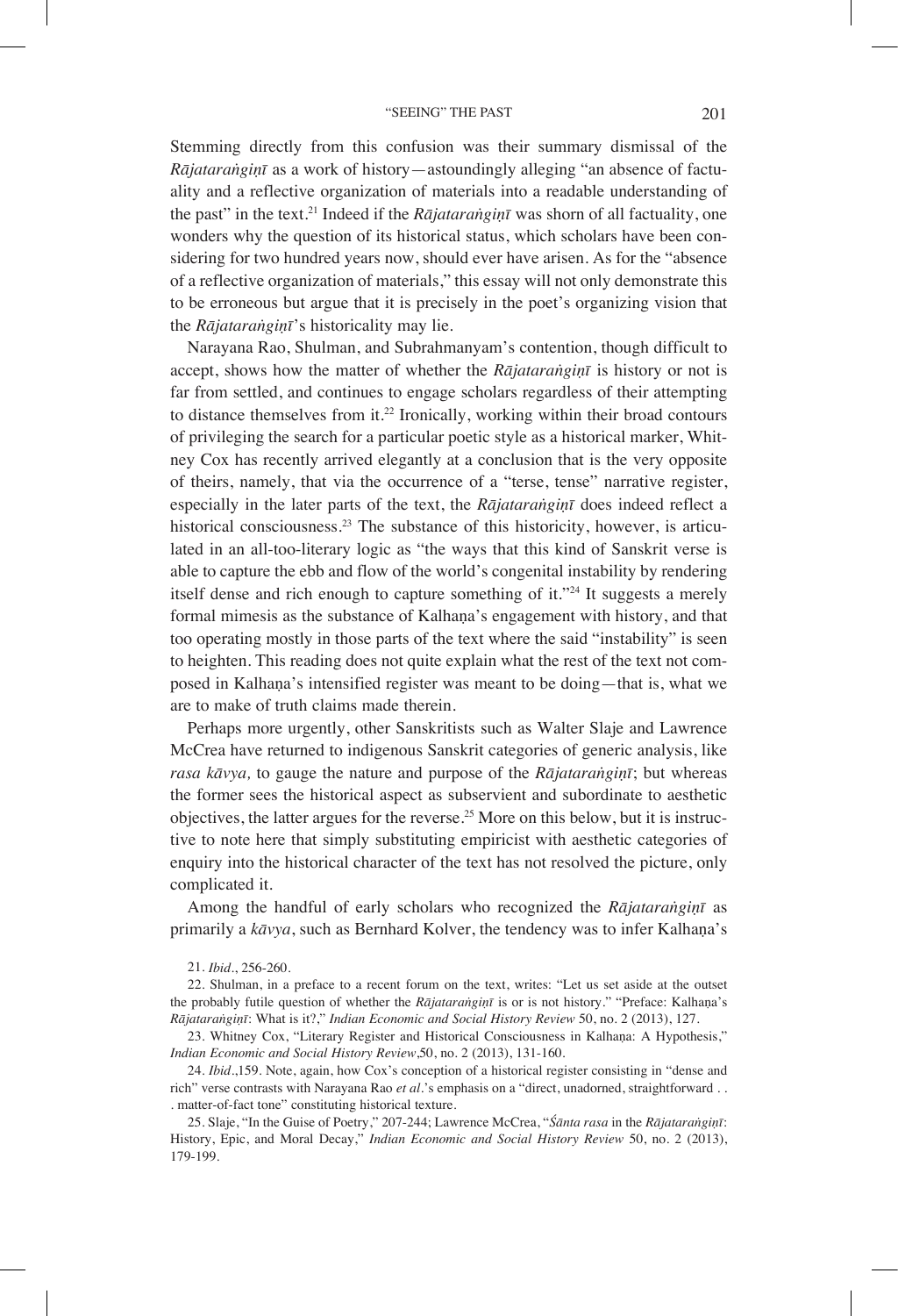subjectivity or less than historian-like qualities from the text's status and contents as a poem, in effect returning to the fallacy of a divide between the literary and the historical.<sup>26</sup> Slaje is perhaps the first to suggest a viable rapprochement between these two aspects of the text. In his brilliant analysis, albeit only of the preamble that states the poem's objectives, Slaje argues for the *Rājataraṅgiṇī*'s pursuit of aesthetic and ultimately soteriological, rather than historical, ends. In other words, true to the contemporary theoretical understanding of *kāvya*, the evocation of the *śānta rasa* or state of equipoise, which in turn would facilitate the attainment of *mokṣa* or liberation, was Kalhaṇa's main endeavor via the narration of the lives of Kashmir's kings past. So for Slaje, the *Rājataraṅgiṇī*'s appeal to historical reality was a necessary means—but merely a means—to enhance, as only an appeal to verity can, the aesthetic effect.

Although I share Slaje's emphasis on regarding the *Rājataraṅgiṇī* as a *kāvya*  first, I differ from both him and McCrea by focusing instead on a different strand of *kāvya* poetics. I emphasize the genre's, as well as specifically the *Rājataraṅgiṇī*'s, self-understanding as not just a creative but a cognitive and discursive literary mode. At the heart of this mode lies the *kavi*'s claim to a privileged epistemic authority that cannot be ignored just because it is couched in convention. I not only highlight explicit statements of this epistemic claim in the *Rājataraṅgiṇī*, and the wider world of Sanskrit literary culture to which it belongs, all of which point toward a conception of what can only be called a brand of historical constructivism attributed to poetry. I also argue that the claim can be fully redeemed against the totality of the poet's vision both of the past and of what constitutes true knowledge of it. This vision lies in the epic composition read right through, not just in the preamble, and it exceeds an aesthetic intent.

Hence I proceed with an understanding of the integrity of the text, not bracketing out mythic and didactic portions that arguably constitute the bulk of the *Rājataraṅgiṇī*, but viewing as a unity Kalhaṇa's use of myth, moral, rhetoric, and history—ingredients all of his discourse on Kashmir's past and present. At the same time, I identify a variety of tendencies within the text that suggest that crucial aspects of the *Rājataraṅgiṇī*'s discourse on Kashmir have lineages in literary and philosophical traditions other than *kāvya*, which together partake of a universal normativity and inscribe a collective epistemology.

#### IS THE *RĀJATARAṄGIṆĪ* A *KĀVYA*?

In the colophons of his work, Kalhaṇa designates himself as a *mahākavi* (great poet/composer of *mahākāvya*). He also pays full and handsome homage in his work to preeminent conventions of *kāvya* composition such as *rasa* (abstracted essence of emotions), *alaṃkāra* (figures of speech), and meter (he uses the classic *anuṣṭubha*). Moreover, his putative successor, Jonarāja, who composed a sequel

26. This compulsion of having to choose between the label of history or poetry is seen in Bernhard Kolver, *Textkritische und philologische Untersuchungen zur Rājataraṅgiṇī des Kalhaṇa* (VOHD, Suppl. 12. Wiesbaden, 1971) as well as in Pandit, *The River of Kings*; Stein, *Kalhaṇa's Rājataraṅgiṇī*; Basham, "The Kashmir Chronicle"; and Mauriz Winternitz, *A History of Indian Literature*, vol. 3, rev. ed. (Delhi: Motilal Banarsidass, 1983).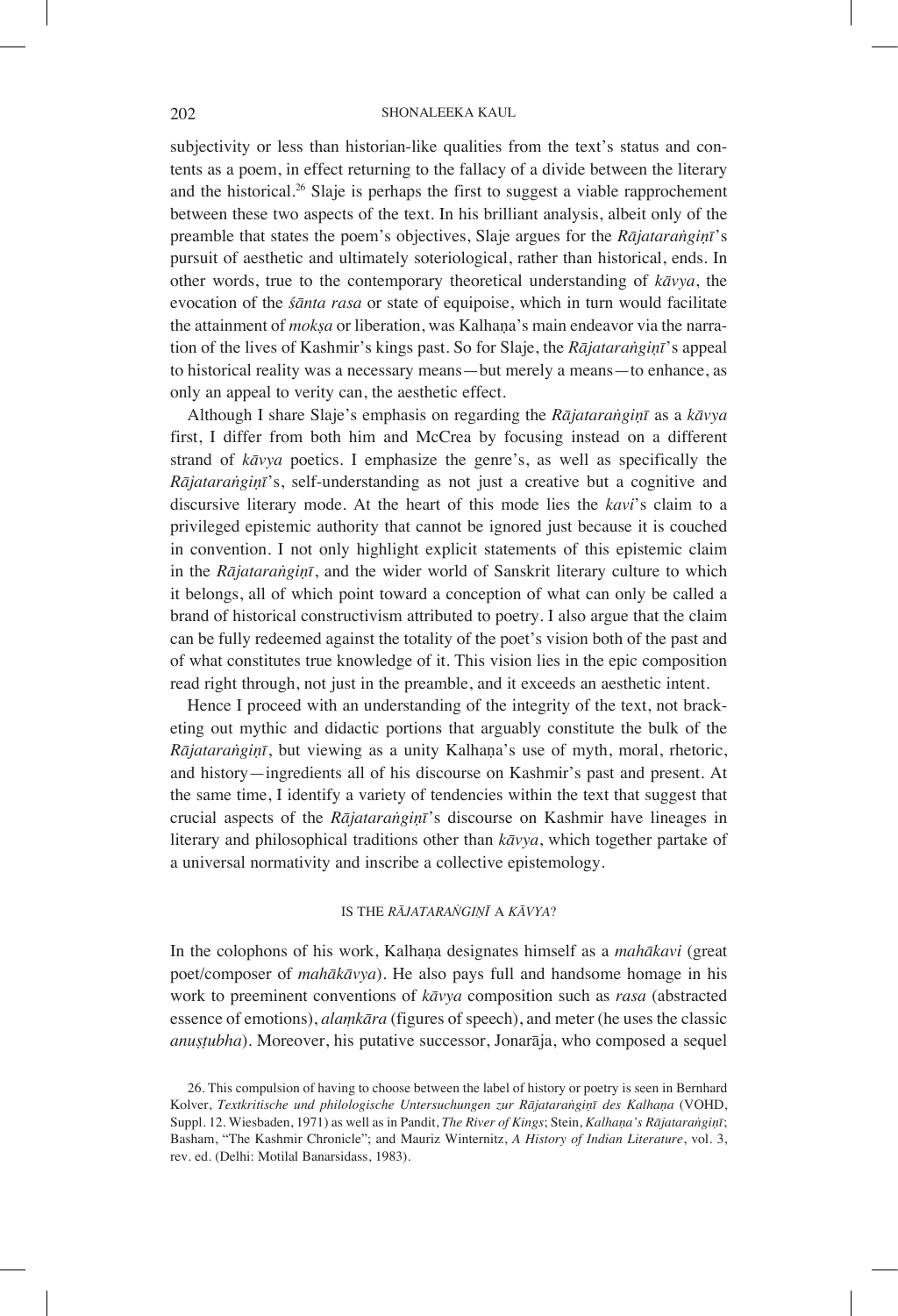to the *Rājataraṅgiṇī* in the fifteenth century, unequivocally described the original work as a *kāvya*. 27 In other words, there can be no doubt that for all contemporary purposes, Kalhaṇa's *Rājataraṅgiṇī* was recognized as a *kāvya*.

For our purposes, however, this can be only a starting point, since *kāvya* is a complex category and the *Rājataraṅgiṇī* as a *kāvya* is even more so, and if treated as a stable and given entity, will explain perhaps even less of the dynamics of Kalhaṇa's composition than the history hypothesis. A close reading of the *Rājataraṅgiṇī* shows that it is not a simple text but what may be called a composite type. It is a *kāvya* in form and spirit but draws heavily on several other texts and textual traditions in content, slant, or perspective, and even form. Overall, this may be a situation marked by overlapping discourses and a self-reflexive, purposive intertextuality.

Some of this happens explicitly with Kalhaṇa citing up front a list of texts (*granthāḥ*), probably all in verse, that constitute his reference point: for instance, the works of Suvrata, Kṣemendra, Helarāja, Padmamihira, Chavillākara, apart from "eleven others" and, most important, the *Nīlamatapurāṇa*. These have been typically characterized by modern scholars as a historian's "sources." In fact they are better seen as intertexts since Kalhaṇa regards these as his "predecessors" (*purvāḥ*) (RT I.8) and positions himself as a legatee to their works, at once emending and commenting on them as well as extending their work on Kashmir to its logical and, according to Kalhaṇa, more competent conclusion (RT I.9-10).

Portentously, intertextuality also operates unannounced in the *Rājataraṅgiṇī*, for a number of Kalhaṇa's postures and propositions are informed by other, pan-Indian Sanskrit literatures such as *śāstra* (prescriptive treatises on statecraft and law)*, nīti* (political and moral parables), and *itihāsa* (narratives on the past), even as the basic fact of chronicling dynasties king by king is in the *vaṁśāvalī* (genealogy) tradition, as mentioned before.28 Indeed the *Rājataraṅgiṇī* may be seen to migrate among these genres and *kāvya*. 29 Suffice it to sample but a few of the large number of examples of each type found across the text.

The invocation of *itihāsa* texts is easy to recognize since characters and incidents are directly named. Thus the lineage of Kashmiri kings who "with their wits led astray from rectitude perform impure acts in their hurry to achieve selfish ends" is traced, in a manner of speaking, to Epic precedents such as the chivalrous Rāma murdering Vālin deceitfully in the *Rāmāyaṇa*, and the righteous Yudhiṣṭhira conniving in the dishonest killing of his preceptor, Droṇa, in the *Mahābhārata* (RT VIII.2975-2977). Similarly, king Harṣa is compared to Duryodhana in being doomed to bring about the end of their respective dynasties (RT VII.1089). Moreover, an entire episode in the victory expedition of king Meghavāhana is patterned exactly on the legend of Rāma parting the waters of

28. In following the *vaṁśāvalī* tradition, too, the *Rājataraṅgiṇī* was not the first among *kāvya*s but had at least one predecessor, namely, Kalidāsa's *Raghuvaṃśam*, a little noticed fact.

<sup>27.</sup> *Rājataraṅgiṇī of Jonarāja*, ed. Srikantha Kaul (Hoshiarpur: Woolner Indological Series 7, 1967), verse 26.

<sup>29.</sup> Indeed, McCrea has elegantly argued for seeing the *Rājataraṅgiṇī* as an attempted work of *itihāsa* rather than *kāvya*. "*Śānta rasa* in the *Rājataraṅgiṇī."* His interpretation, however, hinges on a somewhat forced separation of the "dispiriting" *śānta rasa* from the "affirming" or "upbeat" other *rasa*s of *kāvya,* which, he believes, made Kalhaṇa model his work on the *Mahābhārata* instead.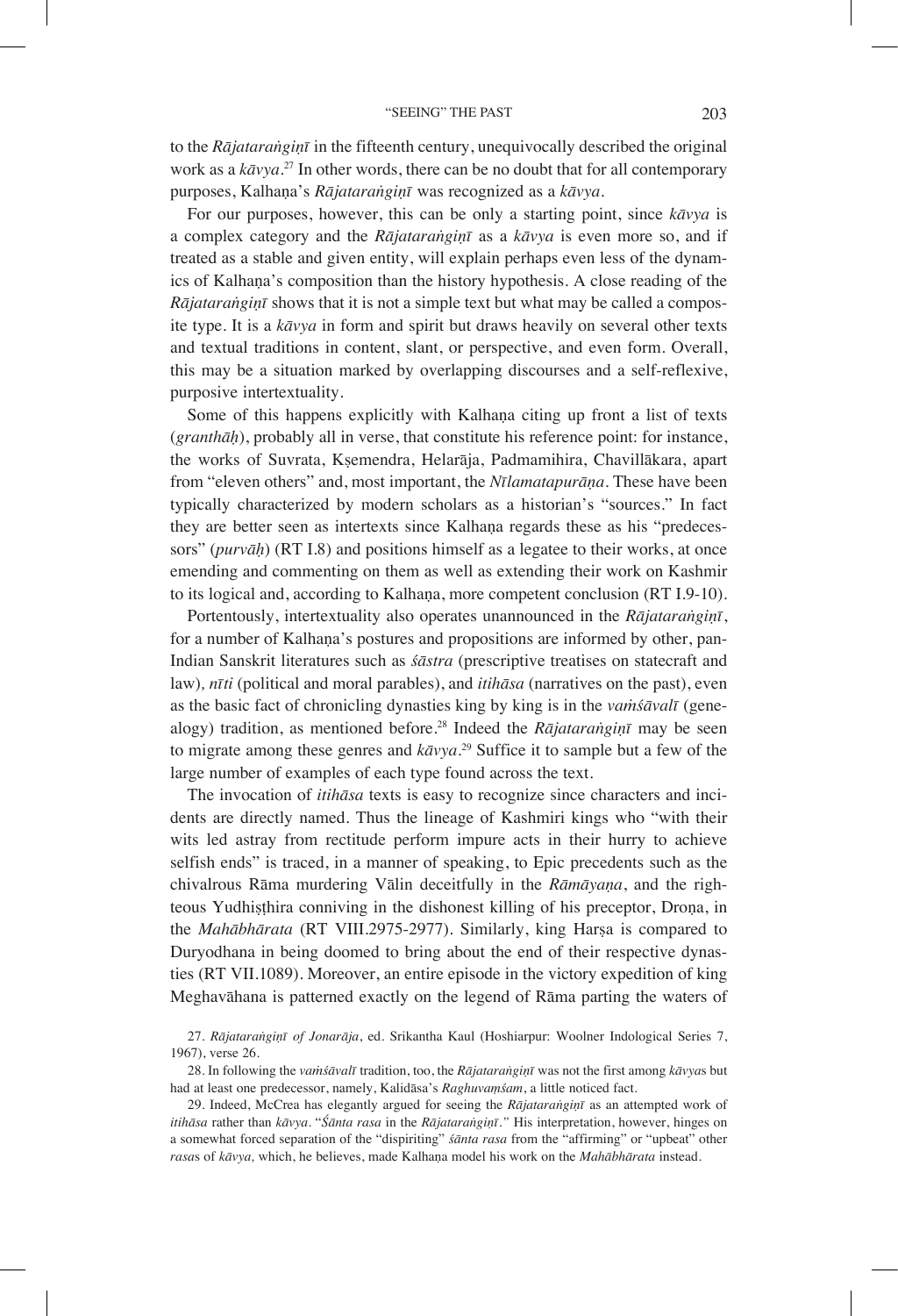the ocean to reach Lankā, whereupon Vibhīṣaṇa, "the ruler of *rākṣasas*" comes out to meet Meghavāhana, "the ruler of men," just as he did for Rāma (RT III.68- 74). In these and other easy mythic pointers to the Epics, the *Rājataraṅgiṇī* was obviously and astutely tapping the culturally validated political and ethical tropes and resonances of which these texts are a storehouse.

The primary intertextual echoes in the *Rājataraṅgiṇī* are in the nature of moral or political maxims and exempla (*nīti*) that are reminiscent of Sanskrit texts on *rājadharma* (political philosophy) that circulated widely and enjoyed considerable influence, like the treatise on statecraft, the *Arthaśāstra* (composed fourth century bce–second century ce), on the one hand, or the fablesque *Pañcatantra* (circa fifth century ce) and the anthology of wise stories and advice, the *Hitopadeśa* (circa twelfth century ce?), on the other. Here are a few random examples that give a taste of such quips, all of which either led into or out of episodes documented by the *Rājataraṅgiṇī* with a view to inducing a lesson or a comment from the anecdotes: "Where the king himself abducts the wives of subjects, who else indeed will punish transgressions of moral law (*dharma*)?" (RT IV.29). "The job of a statesman is to conserve renown; acquisition of dominion is secondary . . . For a living being, like camphor by its perfume, is measured by its reputation even after its body is destroyed" (RT VII.1435-1436). "Charity and courtesy win universal affection for the sovereign. Greed destroys both [affection and the sovereign]. Clouds reduce the glory . . . of a day in autumn to a mere reminiscence; so too greed in the case of kings" (RT V.189-190). "The unwise king who is devoid of discrimination and is unsophisticated like a brute beast, does not take long to be ruined" (RT VII.998). "Living in a sanctuary the Timi fish eats up its own species; the stork silently approaches and swallows the Timi; the hunter dwelling in the depth of the forest kills the stork. Each prevails over its victim by higher and higher skill in outwitting [others]" (RT V.305). "What other opportunity for a display of courage for the village jackal than to approach the lion's den when the lion is embattled with the elephant?"  $(RT VIII.765)$ .<sup>30</sup> And so on and so forth.

My main point here is that the adoption by the *Rājataraṅgiṇī* of injunctive perspective and matter from textual authorities or traditions of Sanskrit culture, of which we shall review more substantial evidence throughout the remainder of this essay, was crucial to the shaping as well as framing of the *Rājataraṅgiṇī*'s own message and philosophy. This should alert us to the generic open-endedness and absorbancy of *kāvya*. Also, needless to say, once this intertextual location and lineage of the *Rājataraṅgiṇī* is recognized, it qualifies the uniqueness imputed to it by modern historians. Perhaps then, in an important sense, the *Rājataraṅgiṇī* did not so much depart from Sanskrit literary traditions as, in effect, bring them together.

### METAPOETRY AND EPISTEMIC INSIGHT

What allowed and indeed inspired the *Rājataraṅgiṇī* to perform this feat of literary virtuosity? The answer may be found in a consideration of the metapoetry

<sup>30.</sup> As noted above (note 9), all translations in this essay are from Pandit, *The River of Kings*. In just a few places, however, I have taken the liberty of rearranging the syntax or substituting my choice of words for his to make it easier to read.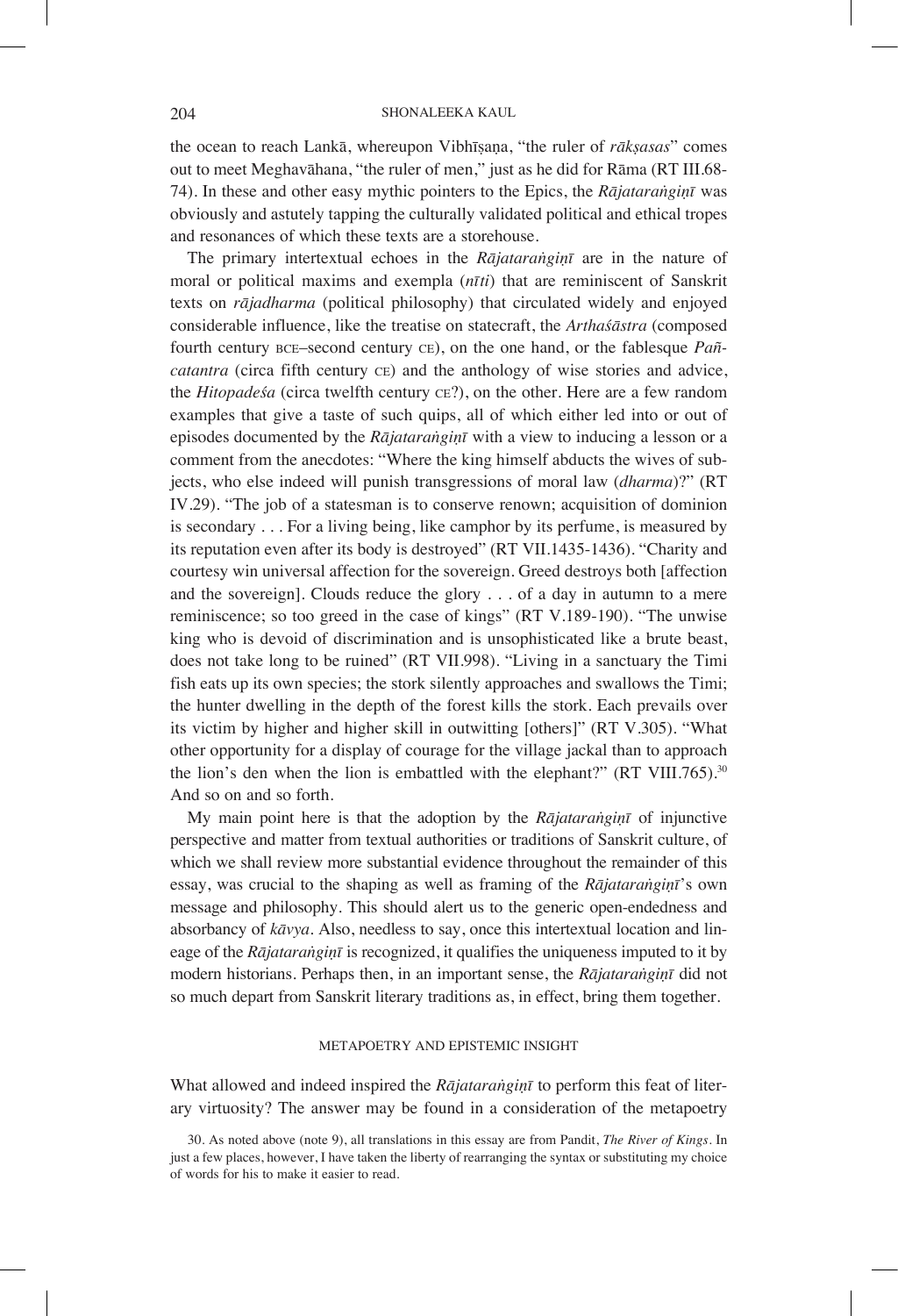of *kāvya* generally and Kalhaṇa's poem specifically, which in fact confirms the characterization of the latter as a *kāvya*. *Kāvya* is essentially literature as art. However, as I have argued before, although *kāvya* may be distinguished by the highly aesthetic/ornamented form of figurative language it uses, its objectives went beyond the aesthetic.31 Among its stated objectives was *upadeśa* or instruction, usually about *trivarga*, that is, *dharma- artha- kāma*, in other words the entire spectrum of human goals and activities divisible into piety, power, and pleasure. From Bharata in the second century, who used the term *upadeśa*  and Bhāmaha in the fifth, who spoke of *vaicakṣaṇya* (understanding/expertise), to Bhoja in the eleventh century, who used the term *adhyeyam* (lesson), this contemplative-educative function of *kāvya* remained a constant refrain among rhetoricians.32 Indeed, how seriously *kavi*s took this mandate is evidenced by the self-image projected by Kalhaṇa and other poets like Bilhaṇa and Ratnākara, not to mention influential theoreticians like Ānanadavardhana, Abhinavagupta, Mammaṭa, Ruyyaka, and Bhaṭṭa Tauta, all of whom belonged to Kashmir just like Kalhaṇa and were broadly his contemporaries. For this group of *littérateurs* and intellectuals and others from the wider world of Sanskrit rhetoric who comprised the intellectual context of the composition of the *Rājataraṅgiṇī*, the *kavi*'s special insight was an article of faith.

Thus the great Rājaśekhara in the tenth-century *Kavyamīmāṃsā* speaks of the power (*śakti*) of true poets lying in their divine sight (*divyadṛṣṭi*) that enables them to perceive that which no one before them has ever seen. He also likened poetic power to spiritual omniscience.33 Similarly, the twelfth-century *Kāvyānuśāsana*  of Hemacandra quotes the tenth-century Kashmiri rhetorician Bhaṭṭa Tauta, who was the famous Abhinavagupta's teacher, as saying:

None a poet (*kavi*) but also a seer (*ṛṣi*). A seer is so called because of his vision (*darśana*), which is knowledge of the true nature of entities and their varied states of being. And it is because of his vision of the truth that the seer is declared . . . a poet. The conventional meaning of the word poet, for its part, is derived from his capacity for vision (*darśana)* as well as his powers of description (*varnana*).<sup>34</sup>

Kalhaṇa virtually echoes this when in his preamble, in a show of metadiscursive reflexiveness, he speaks of the talented *kavi* being able to truly see (*paśyet*) existences commonly known (*sarvasaṃvedyān bhāvān*) by virtue of his intu-

31. See Shonaleeka Kaul, *Imagining the Urban: Sanskrit and the City in Early India* (Delhi: Permanent Black, 2010; New York: Seagull Books, 2011), Introduction.

32. For *upadeśa,* see *Nāṭyaśāstra*, ed. M. Ramakrishna Kavi (Baroda: Oriental Institute, 1934), I, 111-113. For *vaicakṣaṇya,* see *Kāvyālaṅkāra of Bhāmaha*, ed. B. N. Sarma and Baladeva Upadhyaya (Benaras: Chowkhamba Sanskrit Series, 1928), I, 2. For *adhyeyam*, see *Śṛṅgāraprakāśa of Bhoja*, ed. V. Raghavan (Cambridge, MA: Harvard Oriental Series 53, Harvard University Press, 1998), 596.

33. *Kāvyamīmāṃsā*, ed. C. D. Dalal *et al*. (Baroda: Oriental Institute, 1934), chapter 12, 62-63, 1.17-21, translated in Phyllis Granoff, "Sarasvati's Sons: Biographies of Poets in Medieval India," *Asiatische Studien/Études Asiatiques* 49, no. 2 (1995), 364. The poetic-spiritual parallel Rājaśekhara claims is expressed thus: "Poets explore with their words that which *yogin*s see through the power of their religious accomplishments."

34. *Kāvyānuśāsana*, ed. Rasiklal C. Parikh and V. M. Kulkarni (Bombay: Sri Mahavira Jaina Vidyalaya, 1964), 432, translated in Sheldon Pollock, "Sanskrit Literary Culture from the Inside Out," in *Literary Cultures in History: Reconstructions from South Asia*, ed. Sheldon Pollock (New Delhi: Oxford University Press, 2004), 53.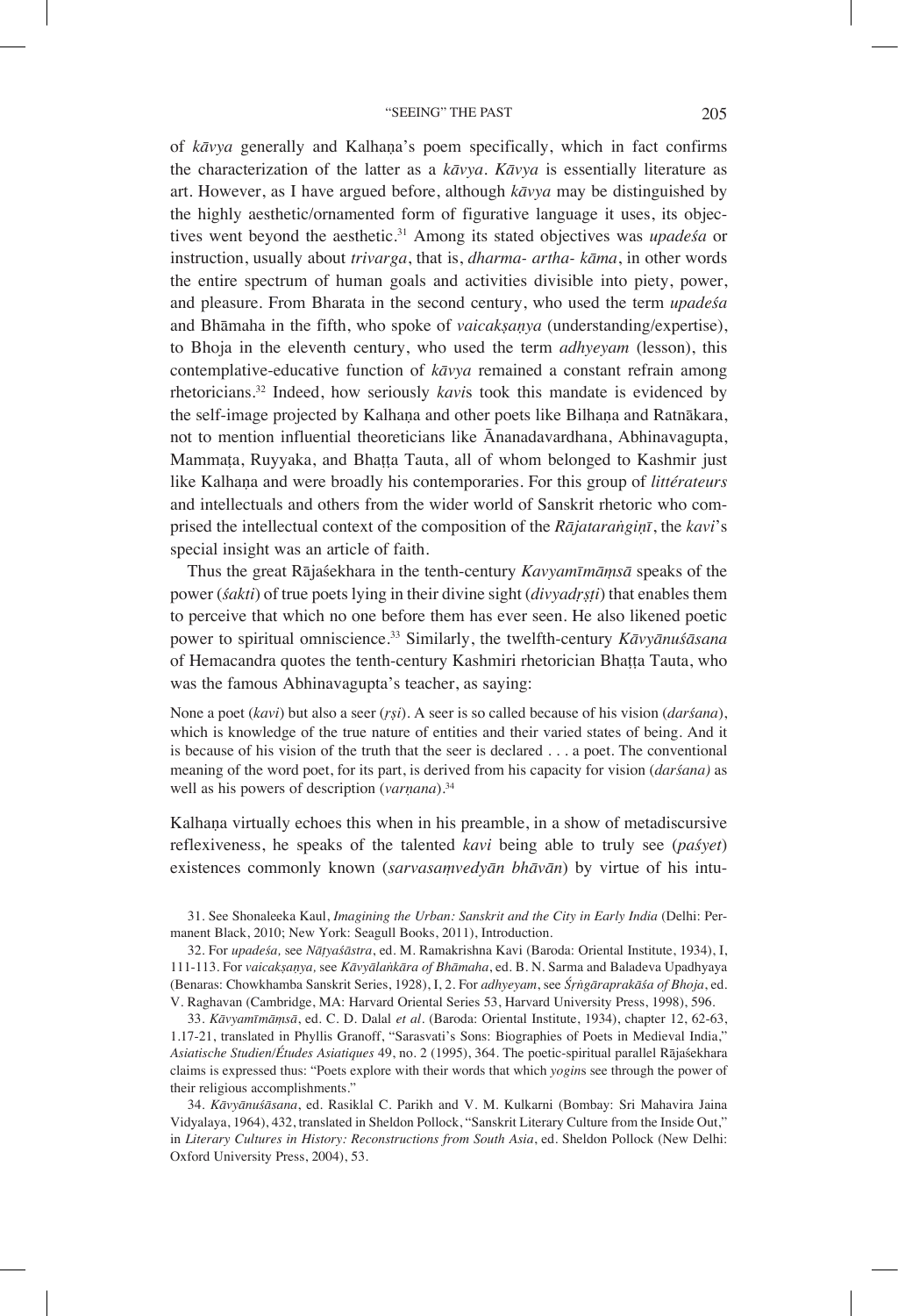ition and creative insight (*pratibhayā),* and how (somewhat circularly) this is an indication of the poet's divine sight (*divyadṛṣṭitva kaveḥ*) (RT I.5). He thus claims for the poet a special ontic access to the reality of things, an omniscience that extended to things past (*bhūtārtha*). As such, the world is stated to be in darkness without the illuminating work of the good poet (*satkavikṛtyam andham jagattvām vinā*) (RT I.47). Incidentally, this is repeated by his second successor Śrīvara, who calls *kāvya* the lamp (*kāvyadīpam*) that sheds light on past matters (*bhūtavastuprakāśakaḥ*).35

The deeds of kings in particular, Kalhaṇa insinuates, would be lost forever were it not for the poet who resurrects, vivifies, and embodies their glory (*yaśaḥ kāyaḥ*) through his words, a self-projection that is exactly found in Bilhaṇa's *Vikramāṅkadevacarita* and implied in Ratnākara's *Haravijaya*. <sup>36</sup> Thus Kalhaṇa writes: "Renowned [and mighty] kings would not even be remembered without the favour of the poet's work (*anugraham kavikarmaṇe*) that is sublime and to which we offer salutations" (RT I.46).

There can be no doubt that in these statements we find a concrete assertion of the epistemic authority of poets. But that's not all. In a strikingly constructivist approach to the past and to the pursuit of its knowledge, the poet is understood to be not just the "knower" but even the "creator" of the past. Hence Kalhaṇa calls him *kavi-prajāpati* or *kavi-vedhas*, that is, poet- creator (RT I.4). He writes: "Who else is capable of making visible (*pratyakṣatām*) bygone times except the poet-creator who can make delightful productions (*ramyanirmāṇa*)?" It should be noted that Kalhaṇa is merely repeating the understanding and usage in Bāṇa, Ānandavardhana, Abhinavagupta, and Kuntaka before him.37 Here again, then, is Sanskrit *kāvya*'s belief in the poet's creative ability to make the unobservable past perceptible—the quintessentially historical function—and indeed a statement on the past itself so rendered as a construction or production (*nirmāṇa*).

Armed thus with complete authority over the past and over its "true" nature and meaning, the *Rājataraṅgiṇī* proceeds to instruct the present. Via the numerous morals and lessons with which the bulk of this composition is constituted, some evoking resignation, others pragmatism, the *Rājataraṅgiṇī* is molded into a commentary par excellence. Hence I believe the tendency to moralize is the leading thrust of the *Rājataraṅgiṇī* and is not some superfluity, as Stein and Thapar suggested. And so, although Pollock, even as he argues for *kāvya* as a discourse of power, maintains that the didactic function was entirely subordinate to the aesthetic objective in *kāvya*, 38 I submit that on the evidence of the *Rājataraṅgiṇī,*  the didactic is inseparable from the aesthetic; it is the combination that made *kāvya* so powerful a politico-literary phenomenon. And this is at the heart of the primary enterprise of the *Rājataraṅgiṇī*, namely, representation of Kashmir as

<sup>35.</sup> *Rājataraṅgiṇī of ŚrÁvara and Śuka*, ed. Srikanth Kaul (Hoshiarpur: Woolner Indological Series 8, 1966), I. 1, 4.

<sup>36.</sup> See also RT I.3, 45. Bilhaṇa's *Vikramānkadevacarita* I. 26 (*pṛthvipateḥ santi na yasya pārśve kavīśvarās tasya kuto yaśāṃsi*). Ratnākara's *Haravijaya* VI.8 (*viśadaṃ bhavadbhir abhitanyatetarām abhitaḥ purāṇakavinā kṛtam yaśaḥ*). Slaje makes this observation: "In the Guise of Poetry," 216-217. An important difference remains that unlike the others, Kalhaṇa was not a court poet.

<sup>37.</sup> For details, see Slaje, "In the Guise of Poetry," 217-218.

<sup>38.</sup> Pollock, "Sanskrit Literary Culture," 49-50.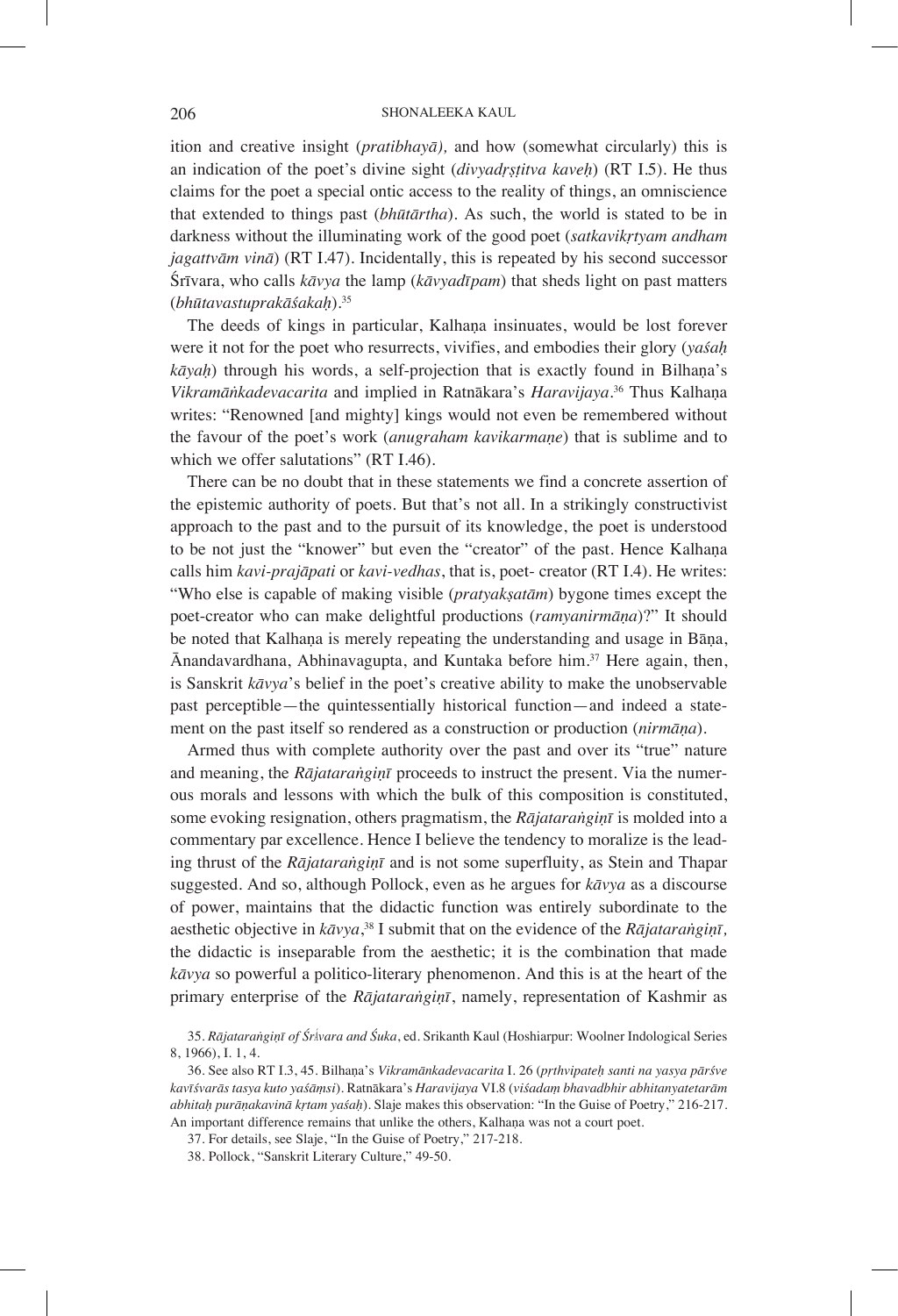a discursive political space mediated by an ethical paradigm, to which we now turn as the final part of my argument. We might note here that the coalescing of didactic and historical functions via poetry, articulated in no uncertain terms by Kalhana, perhaps qualifies the formulation that in Sanskritic India "[history] is denied in favor of a model of 'truth' that accorded history no epistemological value."39 As we shall see below, even as the *Rājataraṅgiṇī* projected a model of "truth" that conformed to Sanskritic traditions, it derived its truth from, and located it within, a referentially adduced historical past. Kalhaṇa's "truth" was thus both transcendent and contingent.

### THE RIVER OF KINGS AS A FLOW OF EXEMPLARS

As I have elaborated elsewhere, governance and kingship in the *Rājataraṅgiṇī* are evaluated according to certain moral principles with which Kalhaṇa frames his composition.40 His ethicized commentary runs through the text, *unifying his account in a moral logic.* It is this unity of plan that characterizes the *Rājataraṅgiṇī* as a political and indeed historical narrative. It has, however, hardly been noticed because most modern historians have tended to dissect the text rather than consume it whole. Narayana Rao, Shulman, and Subrahmanyam, for example, spectacularly missed this aspect and perhaps *raison d'être* of Kalhaṇa's work when they charged it with being a "pointillistic assembling of events" lacking a larger organizing or hermeneutical scheme.<sup>41</sup>

Kalhaṇa in fact declares in no uncertain terms the organizing principle of his vision by means of what can only be called an opening statement. In the first *taraṅga* he tells us:

From time to time, due to the spiritual merit of the subjects, kings appear who organize a kingdom that is sunk deep in disorder (*dūrotsannasya maṇḍalasya yojanam kriyate*). Those who are intent on harassment of their subjects (*prajāpīḍanam*) perish with their families; on the other hand, fortune waits on even the descendants of those who reinstate order where there is chaos. . . . this [is] the feature of each tale (*prativṛttāntam lakṣaṇam*) . . ." (RT I.187-189).

And indeed Kalhaṇa ensures this is borne out king after king in the *Rājataraṅgiṇī*. He reiterates the point later in the fifth *taraṅga*: "The dynasty, fortune, life, wife, the very name of kings, in an instant goes to perdition for those who do evil to the subjects (*prajāvipriya*)" (RT V.211-213). And in a corollary he observes in the second *taraṅga*: "Who is Lord Indra, what is the Creator Brahma and what the wretched Yama, God of Death, to transgress the command of kings who are pledged to righteous conduct? . . . Single-minded application in protecting the subjects is the sacred duty of kings (*prajānupālanenanyakarmatā bhūbhṛtām vratam*)" (RT II.47-48).

<sup>39.</sup> Pollock, "Mīmāṃsā," 610.

<sup>40.</sup> I have discussed political morality as a subset of Kalhaṇa's rendition of Kashmir as a profoundly spiritual and ethical geography in "Kalhaṇa's Kashmir: Aspects of the Literary Production of Space in the *Rājataraṅgiṇī*," *Indian Historical Review* 40, no. 2 (2013), 207-221.

<sup>41.</sup> Narayana Rao *et al*., *Textures of Time*, 259.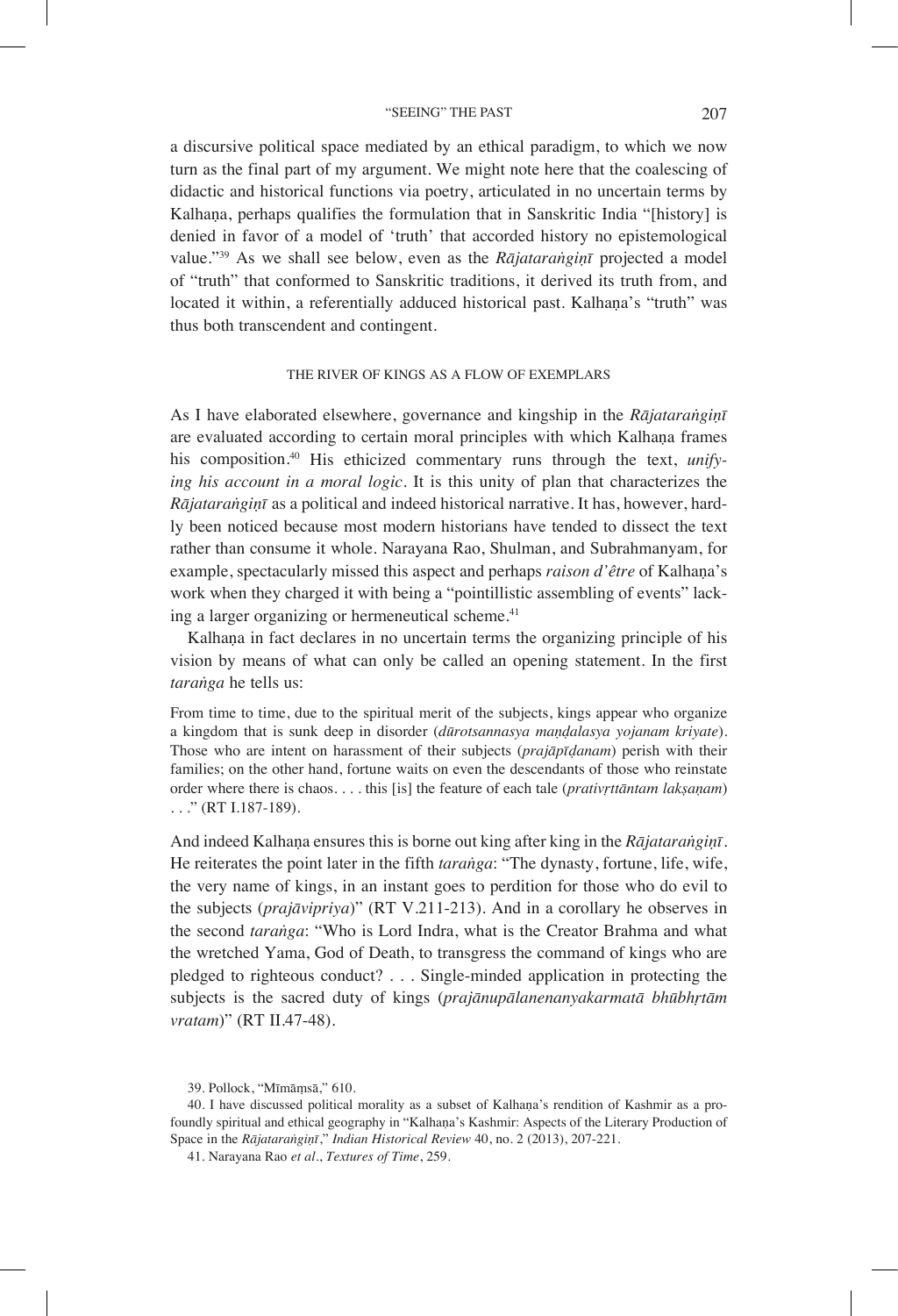Ensuring these *śāstric* aims was a series of qualities: good conduct (*sadācāraḥ*), righteousness (*sat*), generosity/liberality (*dākṣiṇya*), discriminating intellect that could tell right from wrong (*sārāsāravicāra, kṛtyākṛtyaviveka*) and that encouraged men of merit, character, and learning, and the will to enforce justice (*dharma*) and absence of fear (*abhaya*) among the subjects.<sup>42</sup> Kalhaṇa thus lays out a highly prescriptive list of personal and political values that draw on a conception of moral order to which the king's commitment is expected. These values are plotted through a series of exemplars. This *schematic organization of the text articulating the poet's ethicized vision* is strikingly apparent when the text is viewed as the unity that it is and its didacticism and rhetoric are not dismissed.<sup>43</sup> It is here that the *Rājataraṅgiṇī* displays narrativization or the configuration of historical "facts" around a plot-structure that endows otherwise random data with a unified structure and meaning, thereby rising above mere seriality.<sup>44</sup> Narrativity in the *Rājataraṅgiṇī* embodies the poet's vision of the past, endowing that past with culturally sanctioned meanings that etched a profound understanding of historicity in early India.

The ethical exemplars that Kalhaṇa identifies in Kashmir's past often occur in pairs, elucidating their comparative morality. Thus among the earliest you have king Vibhīsana II, insignificant in himself but on whom Kalhana dwells at some length since the former, "through pursuit of the vice of sensuality (*vyadhādiviṣayadoṣa*)," "transgressing bounds of discretion," coveted the daughter of a *nāga* and thus became "the source of a series of misfortunes" for the people as the *nāga* wreaked devastating vengeance on the king and his entire realm (RT I.198, 250-265, 269-274). Kalhaṇa somberly comments: "Under the guise of protectors, such types of destroyers arise . . . now and then who unhesitatingly cause devastation [through] passionate lust" (RT I.269, 271).

As if in purposive contrast, Vibhīṣaṇa is succeeded by his son king Siddha, "that virtuous king" about whom, tellingly, nothing is said except that he "though in the midst of pleasures was not led into vice," "remained unblemished like the reflection of the moon in the mire," and "harnessed royal splendor through unfaltering moral principle (*rājaśrīḥ dharmeṇāvyabhicāriṇā*)" (RT I.276-285).

Another pair of exemplars begins with king Mihirakula "of violent deeds" who killed his subjects by the millions and the narration of whose wicked acts was "polluting for speech" (RT I.289-307). Instructively, he is followed to the throne by his son, one king Baka "the righteous," who brought law and order back to the land. Making the contrast explicit, Kalhaṇa says of him: "Born from the great

42. References in order of occurrence are RT VII.773, VIII.2663, VI.193, VII.998, VIII.122, 2034, V.204-05, I.350-358, III.131-145, 300-323.

43. Cox has spoken of "uncanny connections and resonances cutting across decades and even centuries" in the text. Cox, "Literary Register and Historical Consciousness," 157. In giving evidence of these, he confines himself to just a couple of episodes from two *taraṅga*s. Moreover, the import of his recognizing these connections is underdetermined since he avers elsewhere in the paper that Kalhana is *not* "programmatic in his delineation of a wider historical structure" (155).

44. This understanding of history as narrative is after Hayden White and Paul Ricoeur. See White's *Metahistory: The Historical Imagination in Nineteent-Century Europe* (Baltimore and London: John Hopkins University Press, 1973) and *The Content of the Form: Narrative Discourse and Historical Representation* (Baltimore and London: John Hopkins University Press, 1987), which also provides a lucid explanation of Ricoeur's theories on historical and other refigurations of time.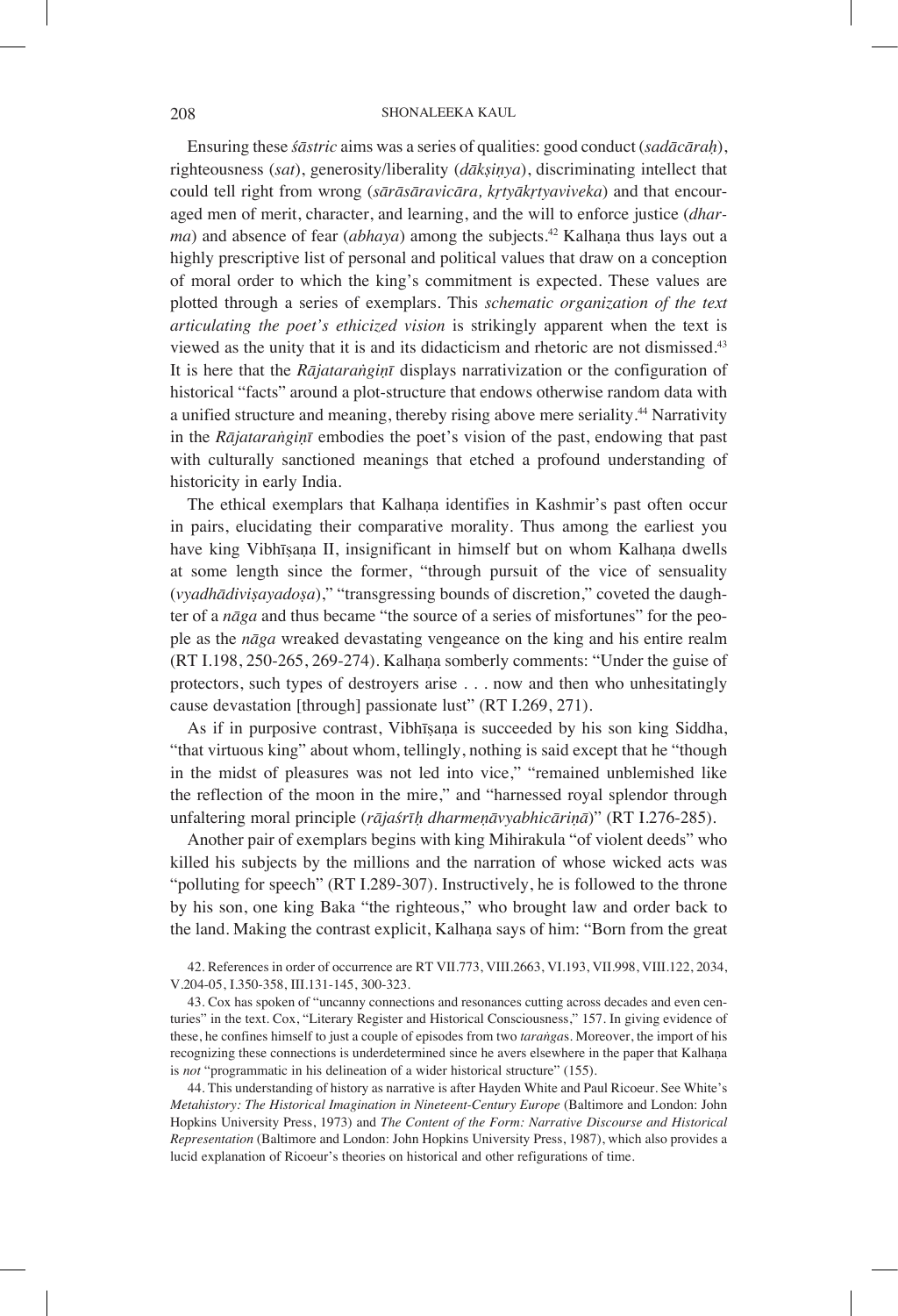oppressor (*atisaṃtāpadā*), he became the delight of the people (*janāhlādakaḥ)*, like the pouring rain after a day of excessive heat . . ." (RT I.325-329).

Then comes king Candrāpīḍa in the fourth *taraṅga*, whom Kalhaṇa credits with mastery of law and justice and "virtues such as forgiveness and valour both that served [him] in equal measure like the seasons the garden of heaven" (RT IV.46-47, 52-60, 95-96). He was assassinated deceitfully after an all too brief reign at the behest of his brother who ascended the throne after him. This was Tārāpīḍa the terrible (*canḍaḥ*), as Kalhaṇa puts it, who inspired fear by repression, and met a fitting end also by assassination by those he had oppressed (RT IV.112-125).

And then in the seventh *taranga* there are kings Kalasa and Harsa, his son who, though he deposed his father, appears in just the same dark aspect as he. Although the former lived a long and lurid life of "vile acts" lost to debauchery (RT VII.277-316), Harṣa's career surpassed his father's in cruelty and wanton desecration, dissolving into dissipation marked by incestuous rapes and the naked pursuit of wealth by deadly persecution of his subjects (RT VII.961-1245). In their context, in the verse I quoted earlier that compares virtue with the lasting fragrance of camphor, Kalhaṇa emphasizes the need for a king to preserve a high reputation above all else, perhaps his main message.

In contrast to the conjoined exemplar of Kalaśa and Harṣa comes the reign of king Uccala who succeeded them and in whom Kalhaṇa's ethical and monarchical ideals seem to come together (RT VIII.49). This "high-souled/high-minded king (*mahātmanaḥ, manasvinaḥ*)," "beloved of the people," was "keen on favouring the weak and removing the misery of the inhabitants as a father of his sons." Free from greed (*nirlobha*), his indifference to riches was his great merit for Kalhaṇa, as was the "protection extended to the people by this beneficent king of ardent vitality" (RT VIII.48-122, 160).

#### CRITIQUE OF POWER

Even as he laid down a model for kingship in Kashmir in this fashion, so acute is Kalhana's didactic strain that, perhaps understandably, it trains its guns on monarchy itself. Thus though the text treats it as exalted, it also critiques monarchy as an inherently and inevitably unreliable and fickle institution. Incidentally, this is how several classical *kāvyas* have regarded kingship, in ways more or less obvious; though mirroring *śāstric* prescriptivism, this critique is very much *kāvya*'s own intervention in the discourse of *artha* and *rājadharma*. 45 The *Rājataraṅgiṇī*'s dispiriting cynicism about the political life of Kashmir has been noted by McCrea but declared as a part of the text's "departure from the literary norms of the *mahākāvya*,"46 thus overlooking the fact that such a function was an integral part of *kāvya*'s mandate, as I have argued.

This critique in the *Rājataraṅgiṇī* is usually in the form of hit-and-run quips. Here are just a few typical examples: "More difficult than the rising of a *vetāla*  (ghost-in-a-corpse), or a jump down a precipice, or masticating poison, or

<sup>45.</sup> See Kaul, *Imagining the Urban,* chap. 4.

<sup>46.</sup> McCrea, "*Śānta-rasa* in the *Rājataraṅgiṇī*," 198. See also footnote 29 above.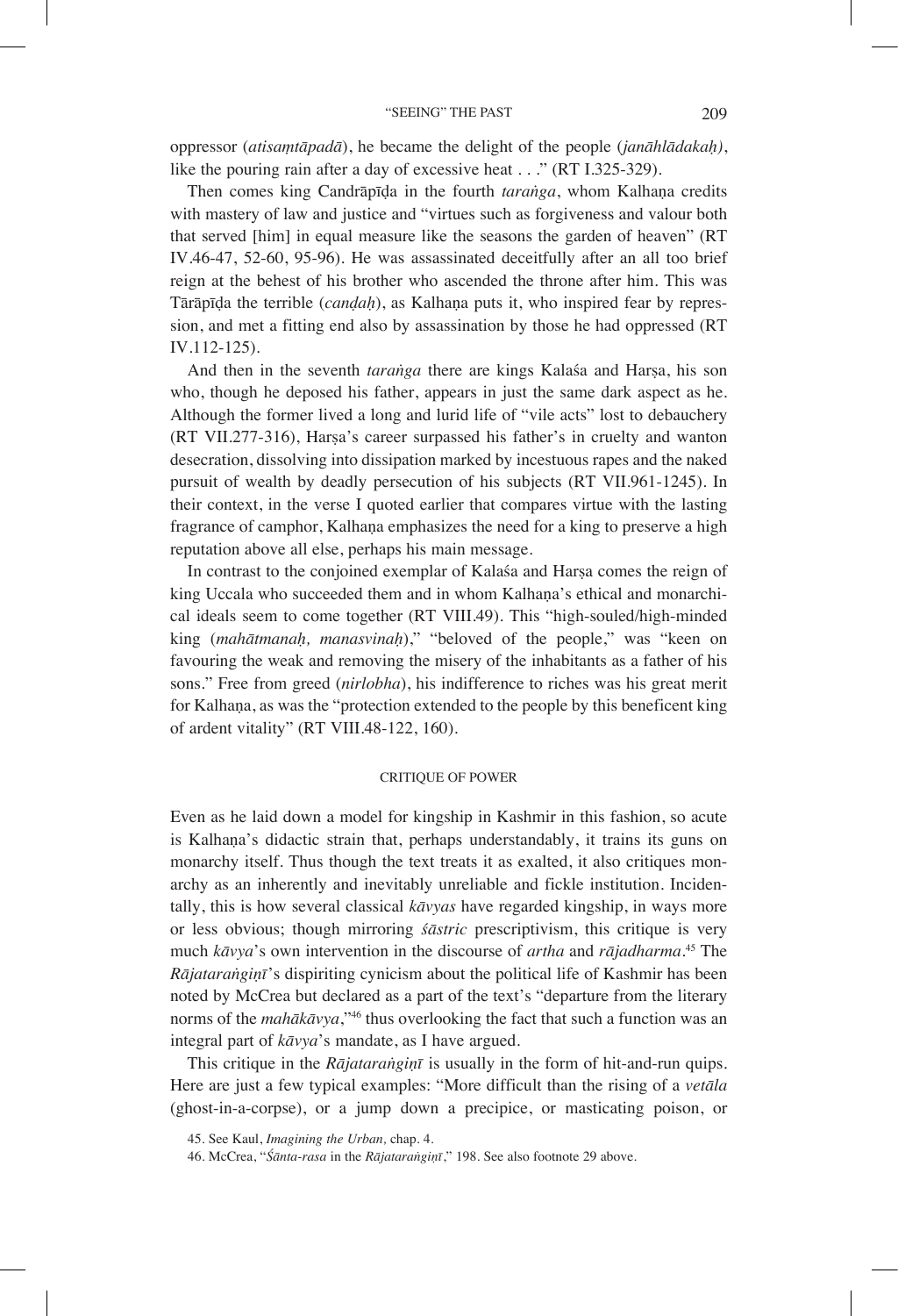embracing a viper is, in truth, the service of royalty" (RT VIII.2187). "When sons, wives, friends, and servants are the objects of their suspicion, who knows whom these kings consider worthy of their confidence?" (RT VIII.1244). "Kings, when their purpose is served, have no recollection of benefit [done to them]. He who has aided his rise to a high place, the king cuts him down, like a woodcutter when he is coming down the branch of a tree by which he has gone up" (RT V.310-311). "First the stork and then the king is, in truth, sustained by perfidy" (RT V.321).

Building on this, Kalhaṇa offers something of a larger critique of power. This is sometimes from a humanist and sometimes an ascetic perspective; all told, it rounds off and both deepens and elevates the concern for the ethical and the discursive with which Kalhaṇa seeks to frame his meditative poem. Thus the following analogy drawing on the Epics at the death of the powerful king Uccala offers a corrective to the might of monarchy: "The lord of Lankā, conqueror of the three worlds, suffered a rout from lower animals [monkeys]; the lord of the Kurus, paramount among kings, received a kick on the head. Thus everyone has . . . a mischance stripping him of his exalted rank as if he were a commoner. Who indeed can afford to be high and mighty and, obsessed with oneself, persist in conceit?" (RT VIII.335). In a similar vein is the following resigned observation:

Lion-claws, which are the defensive armor of the forest . . . in due course come to pass hanging [as amulets] from the necks of infants. The ivory teeth of tuskers, their weapon of war, get bandied about by gamblers in a game of dice. An ascendant position is by no means assured to prowess. . . . Even the sun day after day undergoes vicissitudes ranging from fierceness to mildness; what stability can there then be in the faculties of living beings? (RT VIII. 828-830).

Then, in a moral and mortal take on power, Kalhaṇa has king Avantivarman soliloquize thus:

There is perhaps no man who, having been at first shown favor [by Royal Fortune, the sweetheart of kings], has later not been harassed by her, as by the friendship of the vulgar. . . . She, who is without affection, has never followed kings in death when they, without friends or provisions, are en route for the next world. . . . Gold vessels of the banquet and other articles collected in the treasury rooms—how is it that those kings who have departed for the next world [no longer] own them? . . . Torn from the necks of those [enemies] about to die . . . the necklaces, accursed and unholy, for whom are they an attraction? Predecessors have left the ornaments behind after defiling them with hot tears of anguish when about to die; while touching them, who does not have a qualm? (RT V.6-15)

Elsewhere in the *Rājataraṅgiṇī* Kalhaṇa comments: "Despite efforts to control physical ills and mental worries, [and] even after realizing the transient nature of existence, fools do not give up ambition, seduced as they are by the attractions of treacherous fortune" (RT VI.146). But "on the same path of death is every individual plunging headlong. I am the slayer and he the slain—the notion of a difference [between the two] lasts but a short while. . . . He who but yesterday exults while slaying his foe, at the end sees an enemy gloating over him when he is himself about to be killed. How awful! Fie on this illusion!" (RT VIII.358-359).

The *Rājataraṅgiṇī*'s relentless recourse thus to the themes of mortality and evanescence of human life and action was not just a sardonic critique of vanity and